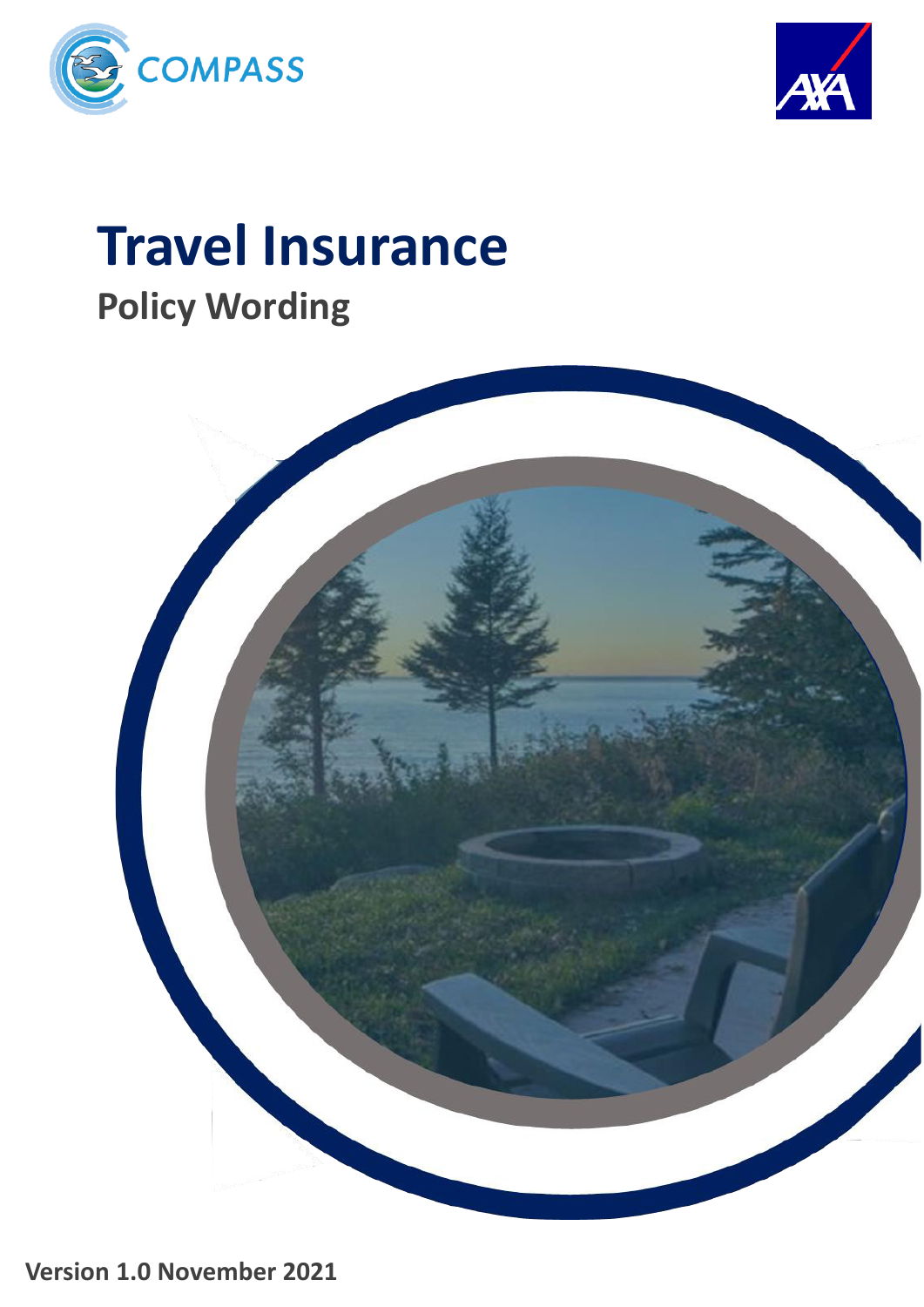# **CONTENTS & CONTACT NUMBERS**



**Emergency Assistance** *24/7, 365 days a year*

**Claims Team** *09:00-17:00 Monday - Friday*

02034753267

| <b>SECTION</b>                                                           | <b>PAGE NUMBER</b> |
|--------------------------------------------------------------------------|--------------------|
| <b>BENEFIT TABLE</b>                                                     | 2                  |
| <b>ABOUT YOUR COVER</b>                                                  | 3                  |
| <b>INTRODUCTION</b>                                                      | 3                  |
| <b>AGE LIMITATIONS</b>                                                   | 3                  |
| <b>IMPORTANT INFORMATION</b>                                             | 3                  |
| <b>IMPORTANT LIMITATIONS UNDER CANCELLATION OR</b><br><b>CURTAILMENT</b> | 4                  |
| <b>IMPORTANT HEALTH REQUIREMENTS</b>                                     | 4                  |
| <b>DEFINITIONS</b>                                                       | 5                  |
| <b>CONDITIONS APPLICABLE TO ALL BENEFITS</b>                             | 8                  |
| <b>WAIVED CONDITIONS</b>                                                 | 10                 |
| <b>SPORTS &amp; ACTIVITIES</b>                                           | 12                 |
| <b>BENEFIT SECTIONS</b>                                                  | 13                 |
| <b>CANCELLATION</b>                                                      | 13                 |
| <b>CURTAILMENT</b>                                                       | 15                 |
| <b>MISSED DEPARTURE</b>                                                  | 16                 |
| <b>TRAVEL DISRUPTION</b>                                                 | 17                 |
| <b>DELAYED DEPARTURE</b>                                                 | 18                 |
| <b>BAGGAGE DELAY</b>                                                     | 18                 |
| BAGGAGE, PERSONAL MONEY AND TRAVEL DOCUMENTS                             | 20                 |
| <b>EMERGENCY ASSISTANCE</b>                                              | 21                 |
| PERSONAL LIABILITY                                                       | 22                 |
| <b>EXCLUSIONS APPLICABLE TO ALL BENEFITS</b>                             | 24                 |
| <b>GETTING IN CONTACT</b>                                                | 26                 |
| <b>HOW TO MAKE A CLAIM</b>                                               | 26                 |
| <b>COMPLAINTS PROCEDURE</b>                                              | 27                 |
| <b>CANCELLATION OF YOUR POLICY</b>                                       | 28                 |
| USE OF YOUR PERSONAL DATA                                                | 28                 |
| <b>COMPENSATION SCHEME</b>                                               | 29                 |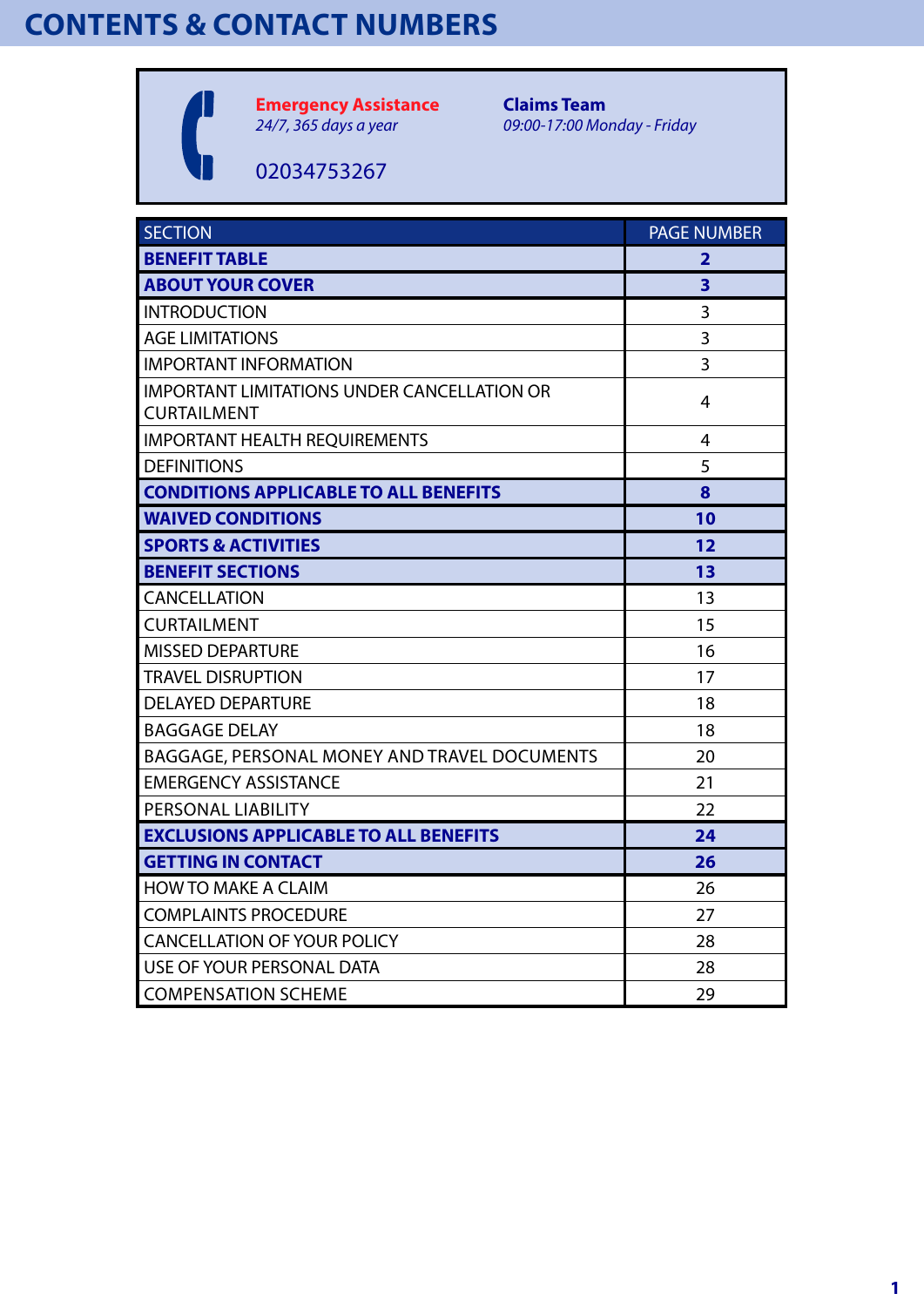# **BENEFIT TABLE**

| <b>Benefit</b>                                                              | <b>Maximum Limit</b> |              |                |
|-----------------------------------------------------------------------------|----------------------|--------------|----------------|
|                                                                             | <b>Essentials</b>    | <b>Extra</b> | <b>Premier</b> |
| Excess, per covered person (an excess<br>applies to all benefits with an *) | £75                  | £40          | N/A            |
| <b>Cancellation</b>                                                         |                      |              |                |
| Cancellation, maximum*                                                      | £500                 | £750         | £1,500         |
| Abandonment, maximum*                                                       | £500                 | £750         | £1,500         |
| <b>Curtailment</b>                                                          |                      |              |                |
| Curtailment, maximum*                                                       | £500                 | £750         | £1,500         |
| <b>Missed Departure</b>                                                     |                      |              |                |
| Missed Departure, maximum                                                   | £250                 | £400         | £500           |
| <b>Travel Disruption</b>                                                    |                      |              |                |
| Travel Disruption, maximum*                                                 | £500                 | £750         | £1,500         |
| <b>Delayed Departure</b>                                                    |                      |              |                |
| Delayed Departure, maximum                                                  | £200                 | £250         | £300           |
| Delayed Departure, maximum per 6 hours<br>delayed                           | £25                  | £25          | £25            |
| <b>Baggage Delay</b>                                                        |                      |              |                |
| Baggage Delay, maximum                                                      | £100                 | £150         | £200           |
| <b>Baggage, Personal money and Travel Documents</b>                         |                      |              |                |
| Baggage, maximum*                                                           | £500                 | £750         | £1,000         |
| - Single Article Limit                                                      | £150                 | £200         | £250           |
| - Valuables Limit                                                           | £200                 | £300         | £400           |
| Personal money, maximum*                                                    | £500                 | £750         | £1,000         |
| - Cash limit                                                                | £150                 | £200         | £250           |
| Cash limit for under 16s                                                    | £50                  | £50          | £50            |
| Travel Documents, maximum*                                                  | £150                 | £200         | £250           |
| <b>Emergency Assistance</b>                                                 |                      |              |                |
| Hospital Transfer, maximum*                                                 | £1,000               | £1,000       | £1,000         |
| Repatriation of Mortal Remains*                                             | £5,000               | £5,000       | £5,000         |
| <b>Personal Liability</b>                                                   |                      |              |                |
| Personal Liability, maximum*                                                | £1,000,000           | £1,000,000   | £1,000,000     |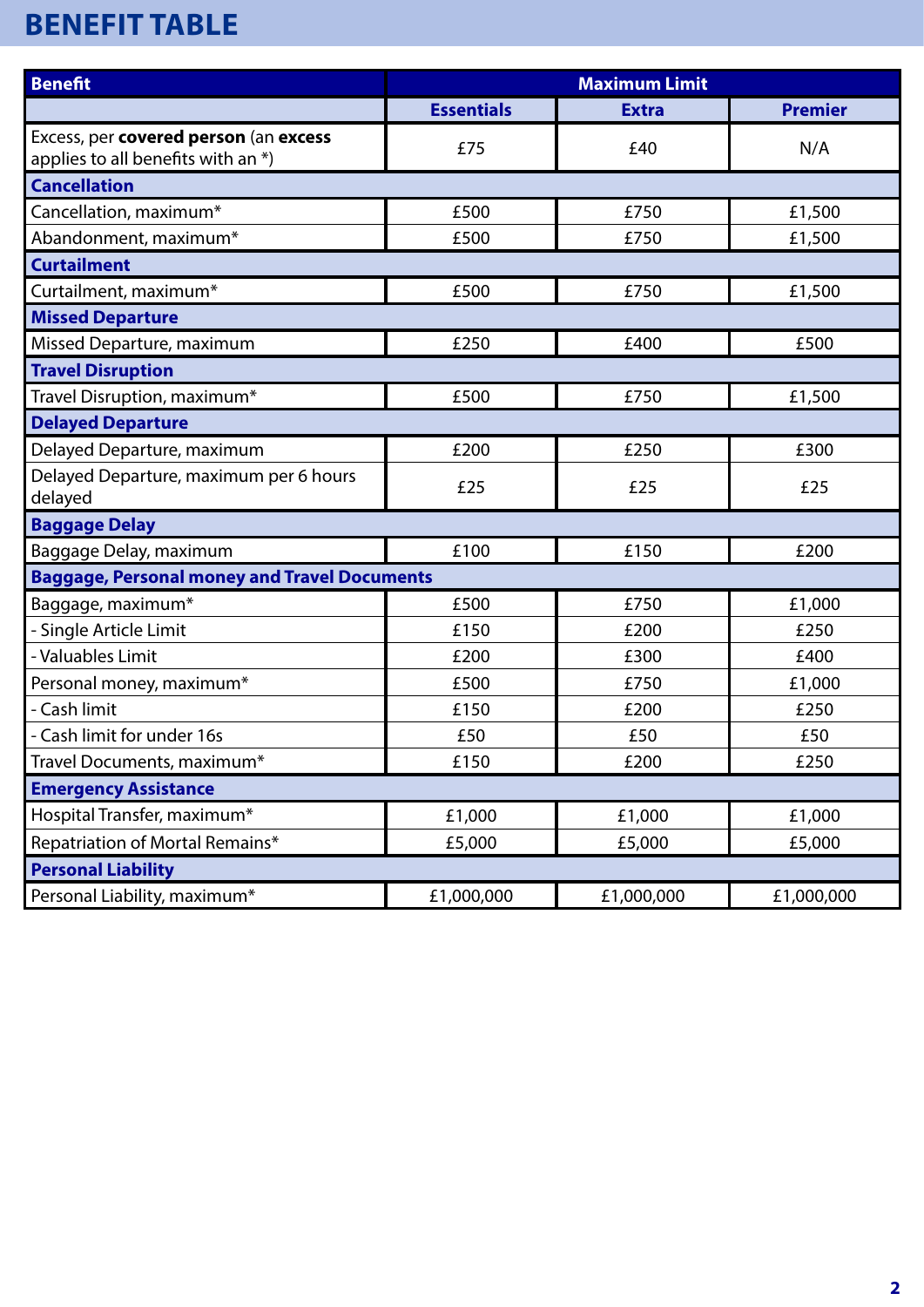### **INTRODUCTION**

Thank **you** for choosing this cover.

This is **your** travel insurance policy wording. It contains details of cover, conditions and exclusions relating to each person named on the policy certificate and is the basis on which all claims will be settled. The travel insurance certificate will be attached to the policy. **You** will need to take the travel insurance certificate on holiday with **you** as proof of **your** holding a valid policy with **us**.

The travel insurance certificate and any endorsements are all part of the policy.

#### INSURER

This policy is underwritten by Inter Partner Assistance S.A. UK Branch, which is part of the AXA Group.

#### DUAL INSURANCE

If at the time of any incident which results in a claim under this policy, there is another insurance covering the same loss, damage, expense or liability **we** will not pay more than **our** proportional share.

### **AGE LIMITATIONS**

The maximum age limit for benefits in EMERGENCY ASSISTANCE and benefits related to a **medical condition** in CANCELLATION or CURTAILMENT is 75 years inclusive. If **you** reach the age of 76 during a **trip** cover will continue under those sections until the end of that **trip** but not thereafter.

### **IMPORTANT INFORMATION**

- 1. Claims arising from any **pre-existing medical conditions** are not covered, unless listed under WAIVED CONDITIONS.
- 2. Claims arising when **you** are travelling against the advice of a **medical practitioner** (or would be travelling against the advice of a **medical practitioner** had **you** sought their advice) are not covered.
- 3. Claims arising when **you** are travelling with the intention of obtaining medical treatment or consultation are not covered.
- 4. Claims arising when **you** have any undiagnosed symptoms that require attention or investigation in the future (that is symptoms for which **you** are awaiting investigations or consultations, or awaiting results of investigations, where the underlying cause has not been established) are not covered.
- 5. If **you** need to **curtail your trip you** must contact **us** on 02034753267.
- 6. This policy will be governed by the laws of England and Wales.
- 7. **We** will only pay up to the single article limit for any **baggage** or **valuables** (including Ski Equipment/**Golf equipment**).
- 8. In order to be eligible to receive cover under this benefit schedule **you** need to legally reside in the **United Kingdom**. **You** must have a residential address that **you** can refer to within the **United Kingdom** and should be registered with a General Practitioner.
- 9. The duration of any **trip** may not exceed 90 consecutive days. Please note if **your trip** is longer than the maximum duration, benefits will not apply to any part of that **trip**. **Trips** must begin and end in the **United Kingdom**. **Trips** using one way or one way open tickets are not covered unless the outbound and inbound travel tickets have been purchased before the **trip** begins. All **trips** are only covered where you are travelling more than 100 kilometres from **home** or have pre-booked at least two nights' stay at a registered accommodation provider rented for a fee.
- 10. An **excess** applies to benefits CANCELLATION, CURTAILMENT, BAGGAGE, PERSONAL MONEY AND TRAVEL DOCUMENTS, EMERGENCY ASSISTANCE and PERSONAL LIABILITY.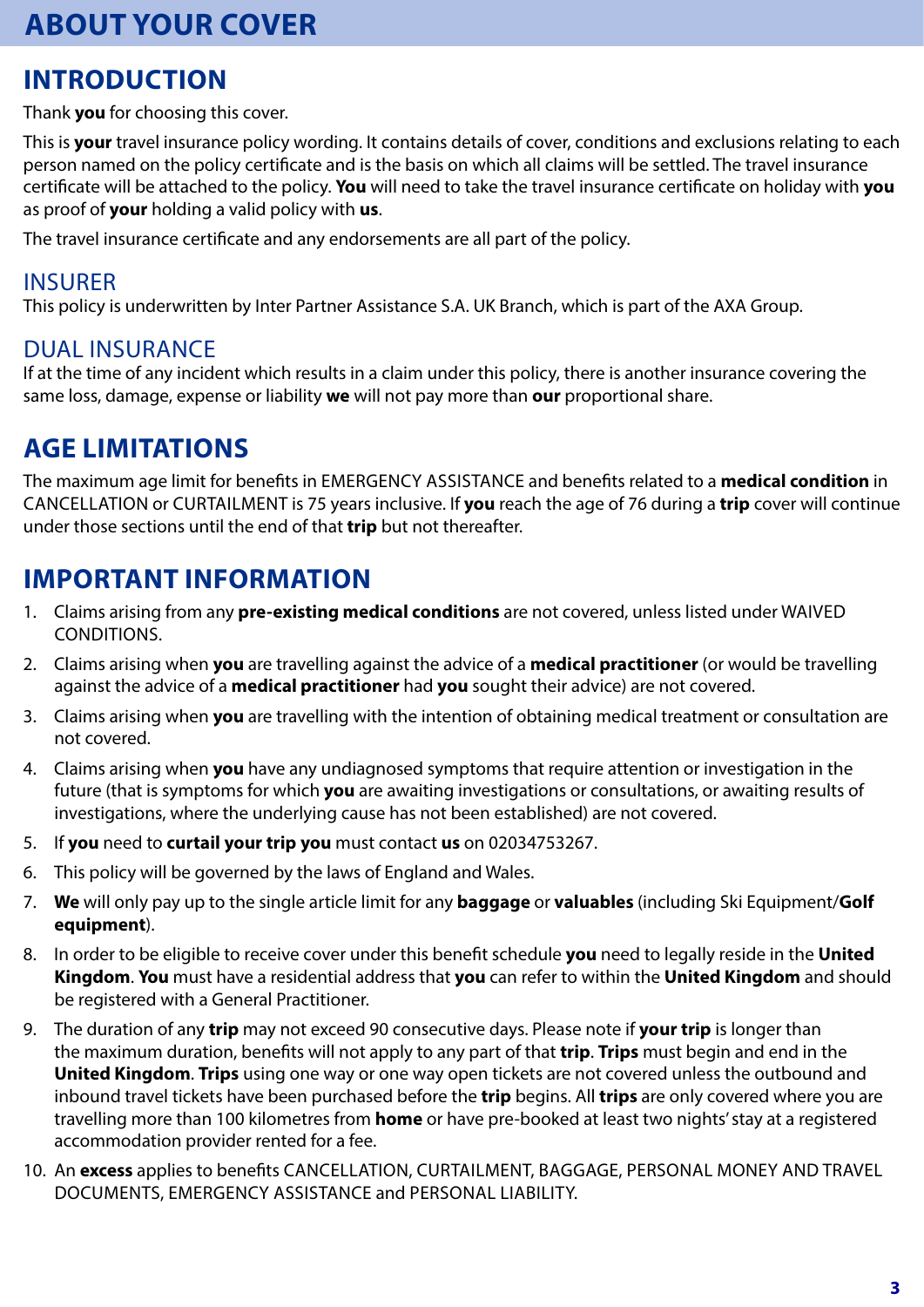### **IMPORTANT LIMITATIONS UNDER CANCELLATION OR CURTAILMENT**

This policy will not cover any claims under CANCELLATION or CURTAILMENT arising from any **pre-existing medical condition** known to **you** prior to purchasing the policy or prior to booking any **trip** (whichever is the later), affecting any **close relative**, any person with whom **you** are travelling or any person with whom **you** have arranged to stay, if:

- 1. a terminal diagnosis had been received from a **medical practitioner**; or if
- 2. they were on a waiting-list for, or had knowledge of the need for, surgery, inpatient treatment or investigation at any hospital or clinic; or if
- 3. during the 90 days immediately prior to **you** purchasing the policy or prior to booking any **trip** (whichever is later) they had required surgery, inpatient treatment or hospital consultations.

### **IMPORTANT HEALTH REQUIREMENTS**

**You** must comply with the following conditions in order to have full cover under these benefits. If **you** do not comply **we** may refuse to deal with **your** claim or reduce the amount of any claim payment.

These benefits will not cover **you** if **you**:

• are travelling against the advice of a **medical practitioner** (or would be travelling against the advice of a **medical practitioner** had **you** sought his/her advice);

In addition, **you** will not be covered under EMERGENCY ASSISTANCE, or for CANCELLATION or CURTAILMENT due to a medical reason, if **you**:

- have any undiagnosed symptoms that require attention or investigation in the future (that is symptoms for which **you** are awaiting investigations/consultations, or awaiting results of investigations where the underlying cause has not been established);
- are not a permanent resident of, and (where applicable) registered with a General Practitioner in the **United Kingdom**.

**Please note:** No claim arising directly or indirectly from a **pre-existing medical condition** affecting **you** will be covered, unless listed under WAIVED CONDITIONS.

#### INDIRECTLY RELATED CONDITIONS

For **your** information, examples of conditions that can be indirectly linked to any **medical condition you** have, or have had include:

- someone with breathing difficulties who then suffers a chest infection of any kind;
- someone with high blood pressure or diabetes who then has a heart attack, stroke or mini-stroke;
- someone who has or has had cancer who suffers with a secondary cancer;
- someone with osteoporosis who then suffers with a broken or fractured bone.

### **DEFINITIONS**

Any word or expression which relates to a definition will have the same meaning throughout the benefit schedule and will be highlighted in **bold**. There may also be specific definitions relating to that section of the policy, these will all be listed at the start of the policy section.

| <b>ADVERSE WEATHER</b><br><b>CONDITIONS</b> | Rain, wind, fog, thunder or lightning storm, flood, snow, sleet, hail, hurricane, cyclone,<br>tornado or tropical storm which is not caused by or has not originated from a<br>geological or catastrophic event such as but not limited to an earthquake, volcano or<br>tsunami. |
|---------------------------------------------|----------------------------------------------------------------------------------------------------------------------------------------------------------------------------------------------------------------------------------------------------------------------------------|
| <b>BAGGAGE</b>                              | Clothing, personal effects, luggage and other articles which belong to you (excluding<br>valuables, ski equipment, golf equipment, personal money and documents of any<br>kind) and are worn, used or carried by you during any trip.                                            |
| <b>BENEFIT TABLE</b>                        | The table listing the benefit amounts on page 3.                                                                                                                                                                                                                                 |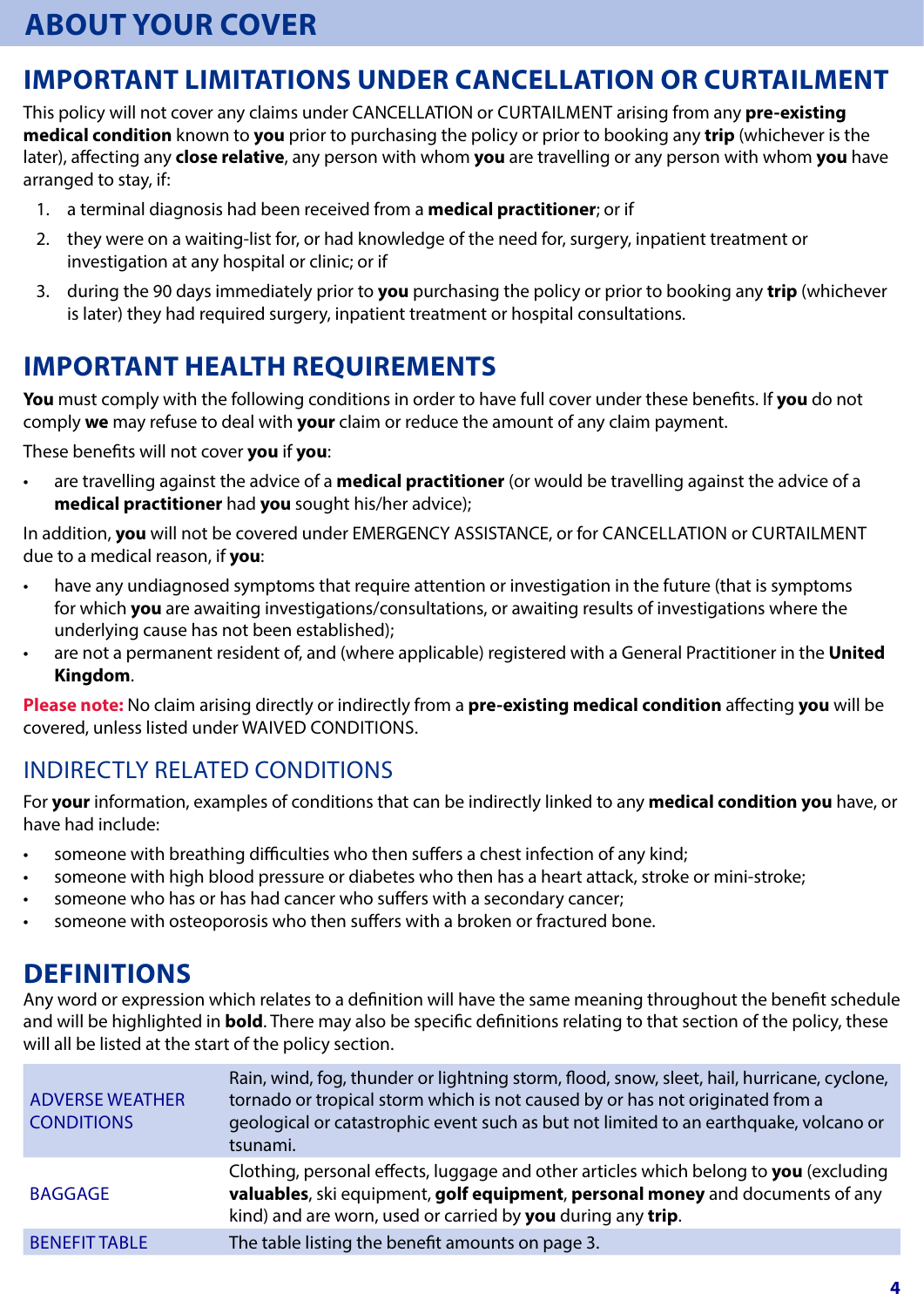| <b>BODILY INJURY</b>                        | An identifiable physical injury caused by a sudden, violent, external, unexpected<br>specific event. Injury as a result of your unavoidable exposure to the elements shall<br>be deemed to be a <b>bodily injury</b> .                                                                                                                                                                                                                                                                                                                                                                                                                             |
|---------------------------------------------|----------------------------------------------------------------------------------------------------------------------------------------------------------------------------------------------------------------------------------------------------------------------------------------------------------------------------------------------------------------------------------------------------------------------------------------------------------------------------------------------------------------------------------------------------------------------------------------------------------------------------------------------------|
| <b>CANCELLATION</b><br><b>PERIOD</b>        | The 14 days following purchase of the insurance policy.                                                                                                                                                                                                                                                                                                                                                                                                                                                                                                                                                                                            |
| <b>CLOSE BUSINESS</b><br><b>ASSOCIATE</b>   | Any person whose absence from business for one or more complete days at the same<br>time as your absence prevents the proper continuation of that business.                                                                                                                                                                                                                                                                                                                                                                                                                                                                                        |
| <b>CLOSE RELATIVE</b>                       | Mother, father, sister, brother, spouse, or fiancé/fiancée or common law partner<br>(any couple, in a common law relationship living permanently at the same address)<br>daughter, son, including adopted daughter or son, grandparent, grandchild, parent-<br>in-law, son-in-law, daughter-in-law, sister-in-law, brother-in-law, stepparent, stepchild,<br>stepsister, stepbrother, foster child, legal guardian, legal ward.                                                                                                                                                                                                                    |
| <b>COMPLICATIONS OF</b><br><b>PREGNANCY</b> | The following unforeseen complications of pregnancy as certified by a medical<br>practitioner: toxaemia; gestational hypertension; pre-eclampsia; ectopic pregnancy;<br>hydatidiform mole (molar pregnancy); hyperemesis gravidarum; ante partum<br>haemorrhage; placental abruption; placenta praevia; post-partum haemorrhage;<br>retained placenta membrane; miscarriage; stillbirths; medically necessary<br>emergency Caesarean sections/ medically necessary termination; and any<br>premature births or threatened early labour more than 8 weeks (or 16 weeks in the<br>case of a multiple pregnancy) prior to the expected delivery date. |
| <b>EXCESS</b>                               | The first amount, as shown in the <b>benefit table</b> , which you will be responsible for, per<br>covered person, for each and every event.                                                                                                                                                                                                                                                                                                                                                                                                                                                                                                       |
| <b>GOLF EQUIPMENT</b>                       | Golf clubs, golf balls, golf bag, golf trolley and golf shoes.                                                                                                                                                                                                                                                                                                                                                                                                                                                                                                                                                                                     |
| <b>HOME</b>                                 | your normal place of residence in the United Kingdom.                                                                                                                                                                                                                                                                                                                                                                                                                                                                                                                                                                                              |
| <b>HOMEWARD JOURNEY</b>                     | Travelling to your home address in the United Kingdom from your trip destination.                                                                                                                                                                                                                                                                                                                                                                                                                                                                                                                                                                  |
| <b>MANUAL WORK</b>                          | Any work above ground level; work using cutting tools, power tools and machinery;<br>work involving hands-on involvement with the installation, assembly, maintenance<br>or repair of electrical, mechanical or hydraulic plant; undertaking work of a plumber,<br>electrician, lighting or sound technician, carpenter, painter/decorator or builder, or<br>manual labour of any kind, with the exception of bar and restaurant work, wait staff,<br>chalet, maid, au pair and child care, and occasional light manual work at ground level<br>including retail work and fruit picking.                                                           |
| <b>MEDICAL</b><br><b>CONDITION(S)</b>       | Any medical or psychological disease, sickness, condition, illness or injury that has<br>affected you or any close relative, travelling companion or person with whom you<br>intend to stay whilst on your trip or your close business associate.                                                                                                                                                                                                                                                                                                                                                                                                  |
| <b>MEDICALLY</b><br><b>NECESSARY</b>        | Reasonable and essential medical services and supplies, ordered by a medical<br>practitioner exercising prudent clinical judgement, needed to diagnose or treat an<br>illness, injury, medical condition, disease or its symptoms, and that meet generally<br>accepted standards of medical practice.                                                                                                                                                                                                                                                                                                                                              |
| <b>MEDICAL</b><br><b>PRACTITIONER</b>       | A legally licensed member of the medical profession, recognised by the law of<br>the country where treatment is provided and who, in rendering such treatment is<br>practising within the scope of his/her licence and training, and who is not related to<br>you, any travelling companion, or any person with whom you have arranged to stay.                                                                                                                                                                                                                                                                                                    |
| <b>OUTWARD JOURNEY</b>                      | Travelling from your home or business address in the United Kingdom to your trip<br>destination including domestic flights, sea crossings or rail journeys which are booked<br>prior to you leaving on your trip which is directly related to the outbound journey.                                                                                                                                                                                                                                                                                                                                                                                |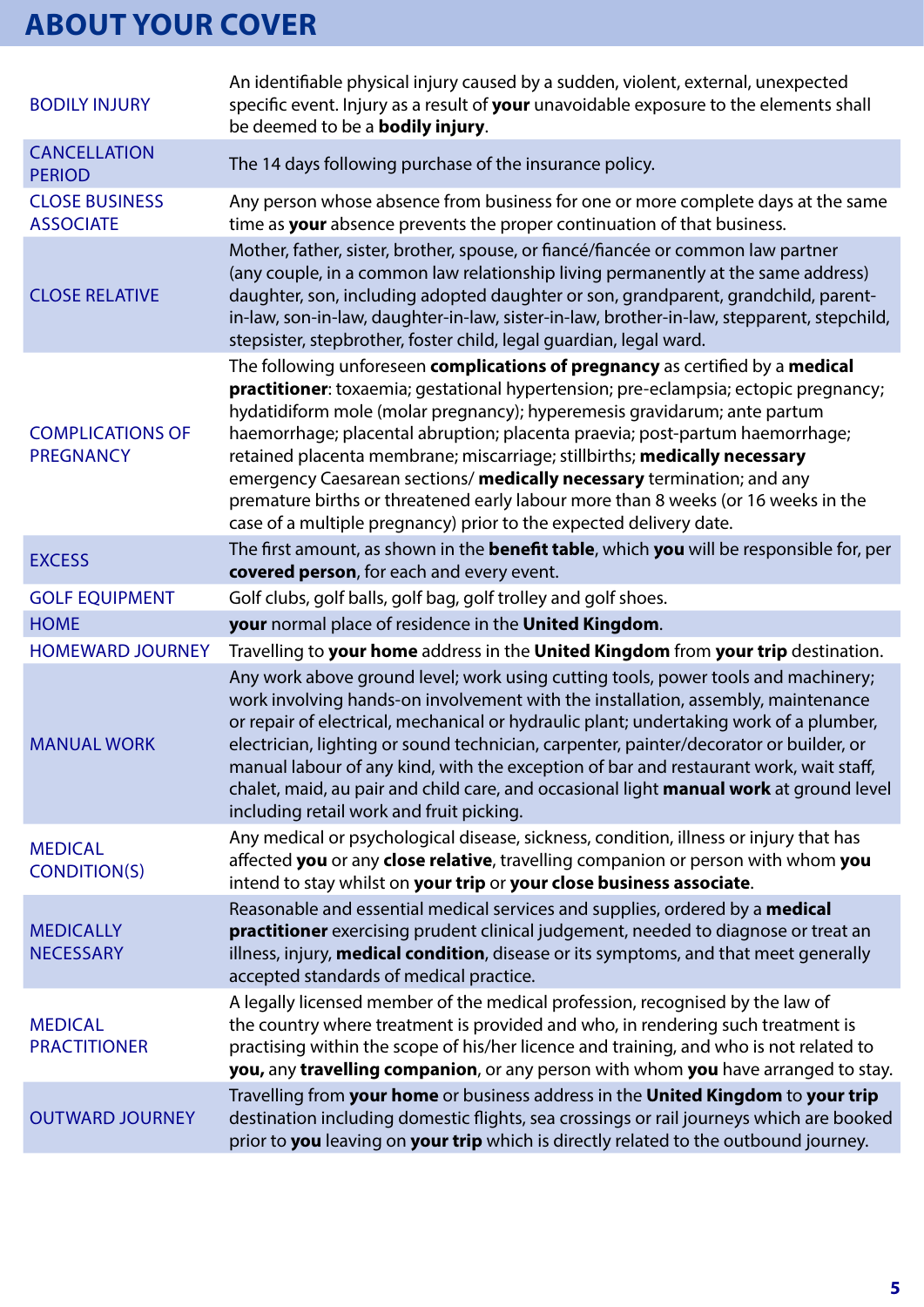| <b>PACKAGE</b>                                               | The pre-arranged combination of at least two of the following components when sold<br>or offered for sale at an inclusive price and when the service covers a period of more<br>than 24 hours or includes overnight accommodation:<br>Transport<br>Accommodation other tourist services not ancillary to transport or<br>accommodation (such as car hire or airport parking) and accounting for a<br>significant proportion of the <b>package</b> as more fully described under The Package<br>Travel and Linked Travel Arrangements Regulations 2018 |
|--------------------------------------------------------------|-------------------------------------------------------------------------------------------------------------------------------------------------------------------------------------------------------------------------------------------------------------------------------------------------------------------------------------------------------------------------------------------------------------------------------------------------------------------------------------------------------------------------------------------------------|
| <b>PAIR OR SET</b>                                           | Items forming part of a set or which are normally used together.                                                                                                                                                                                                                                                                                                                                                                                                                                                                                      |
|                                                              | The period of the trip, not exceeding the period shown on the travel insurance<br>certificate. Cover for cancellation of your trip begins when you purchase the policy<br>and ends at the start of your trip.                                                                                                                                                                                                                                                                                                                                         |
| <b>PERIOD OF COVER</b>                                       | <b>Extension to the period of insurance</b><br>The <b>period of cover</b> is automatically extended for the period of the delay in the event<br>that your return journey is unavoidably delayed due to covered event. Any trip that<br>had already begun when you purchased this insurance will not be covered.                                                                                                                                                                                                                                       |
| <b>PERSONAL MONEY</b>                                        | Bank notes, currency notes and coins in current use, travellers' and other cheques,<br>postal or money orders, pre-paid coupons or vouchers, travel tickets, hotel vouchers,<br>all held for private purposes.                                                                                                                                                                                                                                                                                                                                        |
| <b>POLICYHOLDER</b>                                          | The lead traveller who purchases the insurance policy for all covered person(s).                                                                                                                                                                                                                                                                                                                                                                                                                                                                      |
| <b>PRE-EXISTING</b><br><b>MEDICAL</b><br><b>CONDITION(S)</b> | any past or current medical condition that has given rise to symptoms or for<br>which any form of treatment or prescribed medication, medical consultation,<br>investigation or follow-up/check-up has been required or received during the 2<br>years prior to you purchasing this policy to the booking or commencement of any<br>trip: and<br>any cardiovascular or circulatory condition (e.g. heart condition, hypertension,                                                                                                                     |
|                                                              | blood clots, raised cholesterol, stroke, aneurysm) that has occurred at any time<br>prior to you purchasing this policy to the booking or commencement of any trip.                                                                                                                                                                                                                                                                                                                                                                                   |
| <b>PUBLIC TRANSPORT</b>                                      | Any transport by road, rail, sea or air with a licensed carrier operating a regular and/or<br>charter passenger service on which you are booked to travel.                                                                                                                                                                                                                                                                                                                                                                                            |
| <b>SPORTS AND</b><br><b>ACTIVITIES</b>                       | The activities listed under SPORTS AND ACTIVITIES on page12.                                                                                                                                                                                                                                                                                                                                                                                                                                                                                          |
| <b>STRIKE OR INDUSTRIAL</b><br><b>ACTION</b>                 | Any form of industrial action which is carried out with the intention of stopping,<br>restricting or interfering with the production of goods or provision of services.                                                                                                                                                                                                                                                                                                                                                                               |
|                                                              | Trips within the United Kingdom are covered.                                                                                                                                                                                                                                                                                                                                                                                                                                                                                                          |
| <b>TERRITORIAL LIMITS</b>                                    | PLEASE NOTE: Any trips to a country, specific area or event when the Travel Advice<br>Unit of the Foreign, Commonwealth & Development Office (FCDO) or regulatory<br>authority in a country to/from which you are travelling has advised against all travel<br>or all but essential travel are not covered.                                                                                                                                                                                                                                           |
| <b>TERRORISM</b>                                             | An act, including but not limited to the use of force or violence and/or the threat<br>thereof, of any person or group(s) of persons, whether acting alone or on behalf of<br>or in connection with any organisation(s) or governments, committed for political,<br>religious, ideological or similar purposes including the intention to influence any<br>government and/or to put the public, or any section of the public, in fear.                                                                                                                |
| <b>THEFT</b>                                                 | Any theft committed by violence, threat of violence, mugging, assault or through<br>break in by a third party (a person who is not a relative, close relative or travel<br>companion)                                                                                                                                                                                                                                                                                                                                                                 |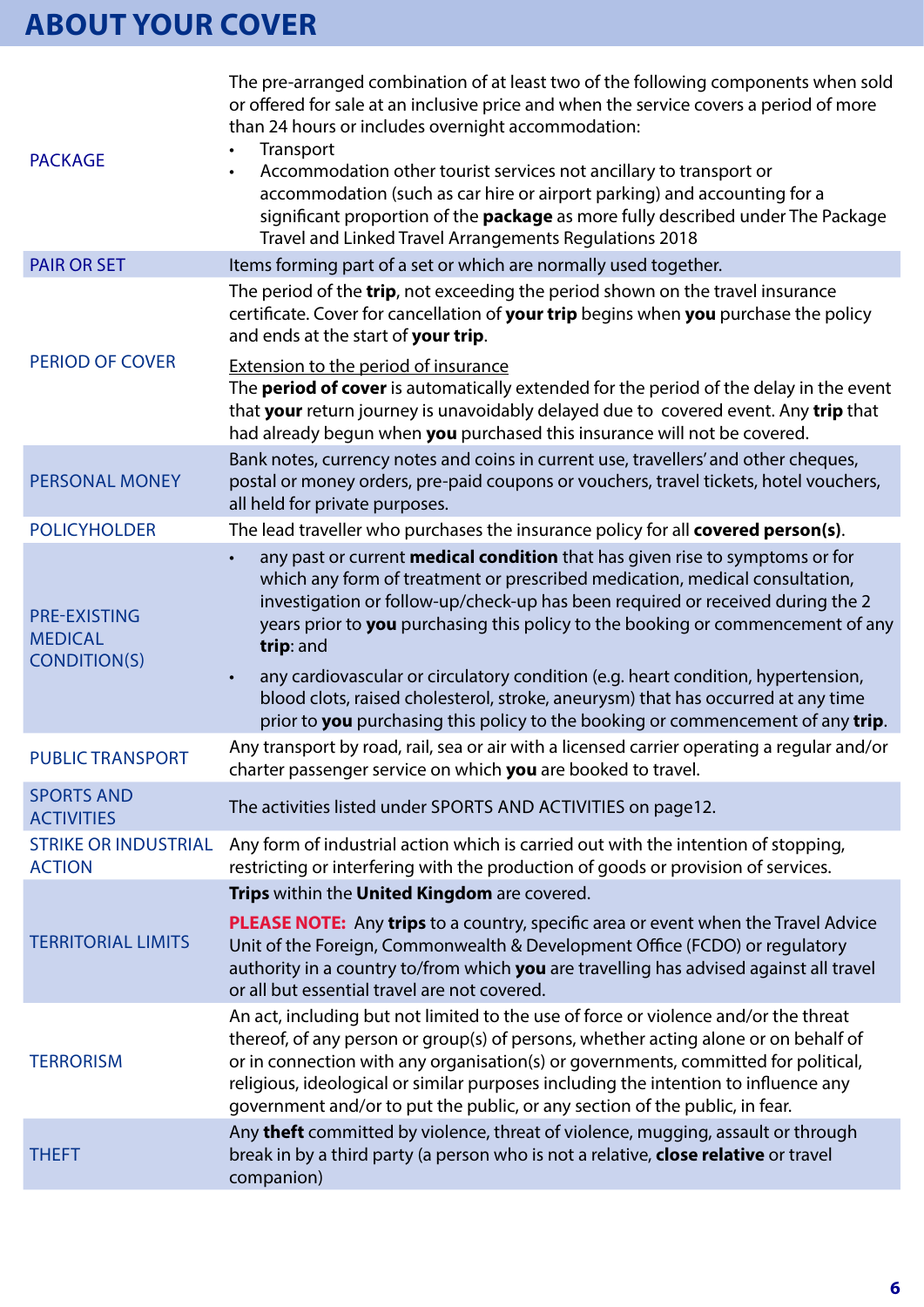|                               | Any holiday or journey for business or pleasure made by you, within the territorial<br>limits, which begins and ends in the United Kingdom, during the period of cover.<br>Trips using one way or one way open tickets are not covered unless the outbound<br>and inbound travel tickets have been purchased before the trip begins.                                |
|-------------------------------|---------------------------------------------------------------------------------------------------------------------------------------------------------------------------------------------------------------------------------------------------------------------------------------------------------------------------------------------------------------------|
| TRIP (S)                      | Trips are only covered where you are travelling at least 100 kilometres from home<br>or have pre-booked at least two nights' stay at a registered accommodation provider<br>rented for a fee.                                                                                                                                                                       |
|                               | PLEASE NOTE: Any trips to a country, specific area or event when the Travel Advice<br>Unit of the Foreign, Commonwealth & Development Office (FCDO) or regulatory<br>authority in a country to/from which you are travelling has advised against all travel<br>or all but essential travel are not covered.                                                         |
| <b>UNATTENDED</b>             | When you are not in full view of and not in a position to prevent unauthorised<br>interference with your property or vehicle.                                                                                                                                                                                                                                       |
| <b>UNDER THE INFLUENCE</b>    | If a toxicology has been completed and produces a result above 0.02% BAC (Blood<br>Alcohol Content) or drug screening proves positive. If a toxicology has not been<br>completed, any report from the time of the incident confirming or noting any<br>suspicion of your consumption/use of drugs or alcohol.                                                       |
| <b>UNITED KINGDOM</b>         | England, Scotland, Wales, Northern Ireland and the Isle of Man.                                                                                                                                                                                                                                                                                                     |
| <b>VALUABLES</b>              | Jewellery, precious metals or precious stones or items made from precious metals or<br>precious stones, watches, furs, leather articles, photographic- audio- video- computer-<br>television-games (including but not limited to CDs, DVDs, memory devices and<br>headphones), telescopes, binoculars, laptops, tablets and notebooks, E-readers,<br>MP3/4 players. |
| <b>WE/US/OUR</b>              | The service provider, arranged by Inter Partner Assistance S.A. UK Branch.                                                                                                                                                                                                                                                                                          |
| YOU/YOUR/COVERED<br>PERSON(S) | each person travelling on a trip whose name appears in the travel insurance<br>certificate.                                                                                                                                                                                                                                                                         |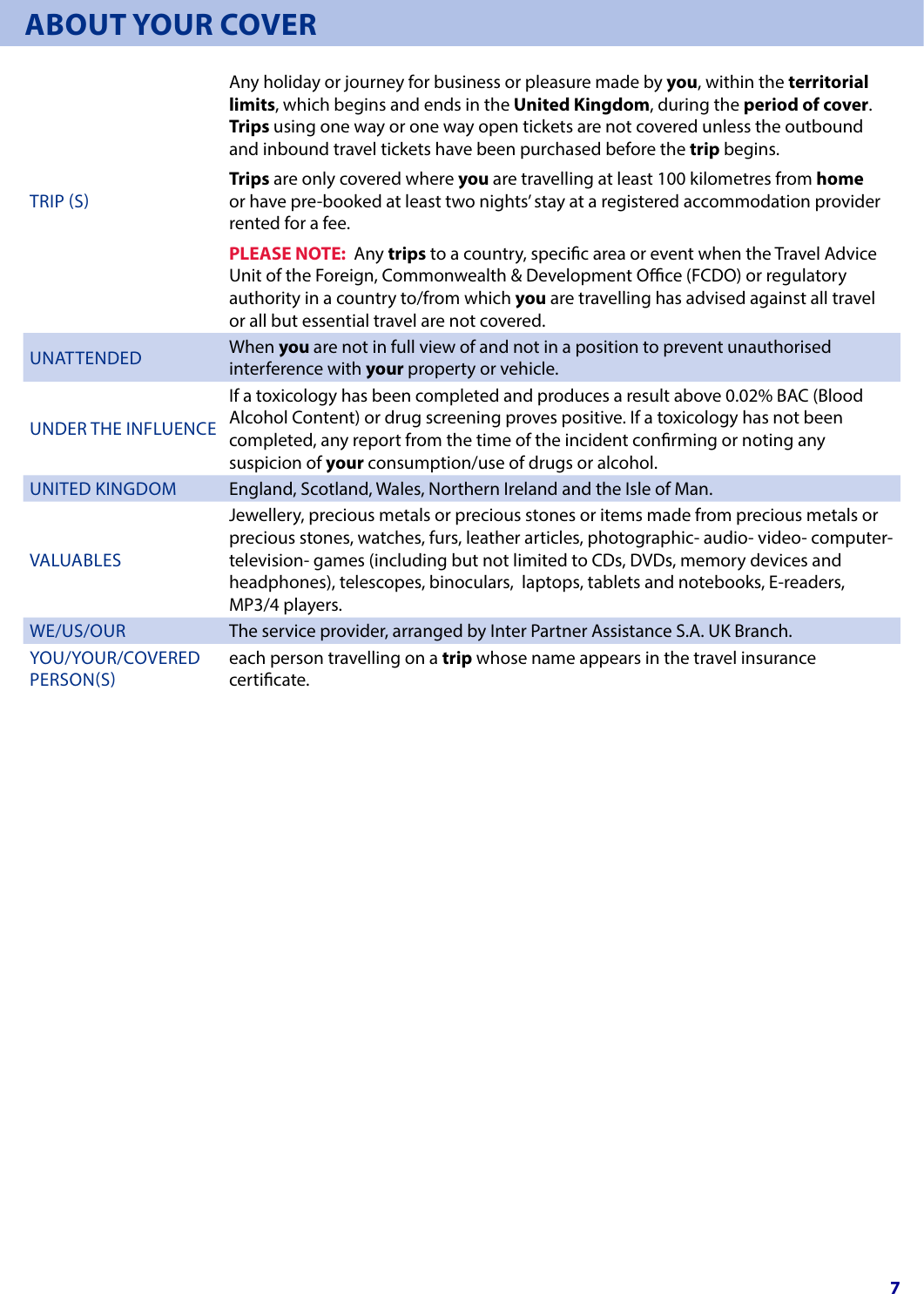# **CONDITIONS APPLICABLE TO ALL BENEFITS**

**You** must comply with the following conditions to have the full protection of this policy. If **you** do not comply **we** may at **our** option refuse to deal with **your** claim, or reduce the amount of any claim payment.

- 1. **You** must comply with **our** Important Health Requirements.
- 2. In order to be eligible to receive cover under this benefit schedule **you** need to legally reside in the **United Kingdom**. **You** must have a residential address that **you** can refer to within the **United Kingdom** and should be registered with a doctor.
- 3. The maximum age limit for benefits in EMERGENCY ASSISTANCE and benefits related to a **medical condition** in CANCELLATION or CURTAILMENT is 75 years inclusive.
- 4. **You** must take all reasonable care and precautions prevent a claim happening. **You** must act as if **you** are not covered and take steps to minimise **your** loss as much as possible and take reasonable steps to prevent a further incident and to recover missing property.
- 5. If **you** need to **curtail your trip you** must contact **us** on 02034753267. **We** are open 24/7 for advice and assistance with **your** return **home**. **We** will also arrange transport **home** if **you** have news of serious illness, deterioration or death of a **close relative** at **home**.
- 6. **You** must pay the appropriate premium for the full number of days comprising **your** planned **trip**.
- 7. **We** ask that **you** notify **us** within 28 days of **you** becoming aware that **you** need to make a claim and that **you** return **your** completed claim form and any additional information to **us** as soon as possible.
- 8. **You** must report all incidents to the local police in the country where it occurs and obtain a crime or lost property report, which includes an incident number.
- 9. **You** must not abandon any property for **us** to deal with and keep any damaged items as **we** may need to see them.
- 10. **You** must provide all necessary documentation requested by **us** on page 26 at **your** expense. **We** may also request more documentation than what is listed to substantiate **your** claim. If **you** do not provide this any claim may be refused.
- 11. **You** or **your** legal representatives must send **us** at **your** own expense all information, evidence, medical certificates, original invoices, receipts, reports, assistance that may be needed including details of other insurance policies that may cover the claim. **We** may refuse to reimburse **you** for any expenses for which **you** cannot provide receipts or bills. Please keep copies of all documents sent to **us**.
- 12. The policy **excess**, as and when applicable, will be deducted in respect of each **covered person** and each and every incident.
- 13. **You** must not admit, deny, settle, reject, negotiate or make any arrangement for any claim without **our** permission.
- 14. **You** must tell **us** and provide full details in writing immediately if someone is holding **you** responsible for damage to their property or **bodily injury** to them. **You** must immediately send **us** any writ or summons, letter of claim or other document relating to **your** claim.
- 15. In the event of a claim and if **we** require it, **you** must agree to be examined by a **medical practitioner** of **our** choice, at **our** expense as often as may be reasonably necessary prior to paying a claim, In the event of **your** death **we** may also request and will pay for a post-mortem examination.
- 16. If **we** provide transportation or settle **your** claim and as a result **you** have unused travel ticket(s) **you** must surrender those tickets to **us**. If **you** do not **we** will deduct the amount of those tickets from any amount paid to **you**.
- 17. **We** have the right, if **we** choose, in **your** name but at **our** expense to:
	- take over the settlement of any claim;
	- take legal action in **your** name to get compensation from anyone else for **our** own benefit or to get back from anyone else any payments that have already been made;
	- take any action to get back any lost property or property believed to be lost.
- 18. If **you** or anyone acting for **you** in any respect, attempts to gain funds, information or other assets by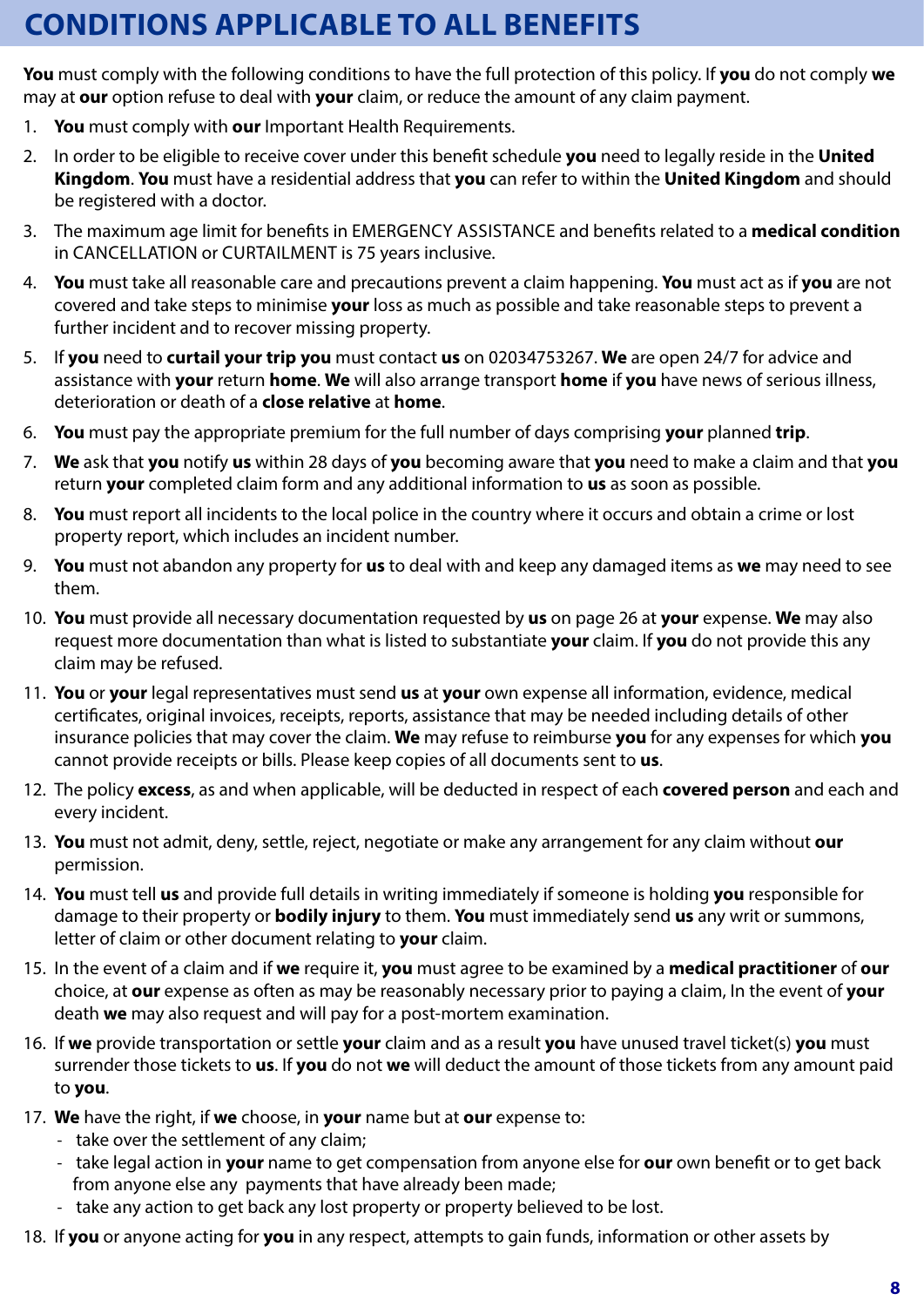# **CONDITIONS APPLICABLE TO ALL BENEFITS**

deception or any other illegal means, including deliberate misrepresentation or omission of facts in order to misrepresent the true situation, this policy shall become void. **We** may inform the police and **you** must repay to **us** any amount already received under the policy.

- 19. If **we** pay any expense which is not covered, **you** must pay this back within one month of **our** asking.
- 20. **We** will make every effort to apply the full range of services in all circumstances as shown in the policy. Remote geographical locations or unforeseeable adverse local conditions may prevent the normal standard of service being provided.
- 21. **You** must claim against **your** private health insurer, state health provider and/or other travel insurer first for any expenses.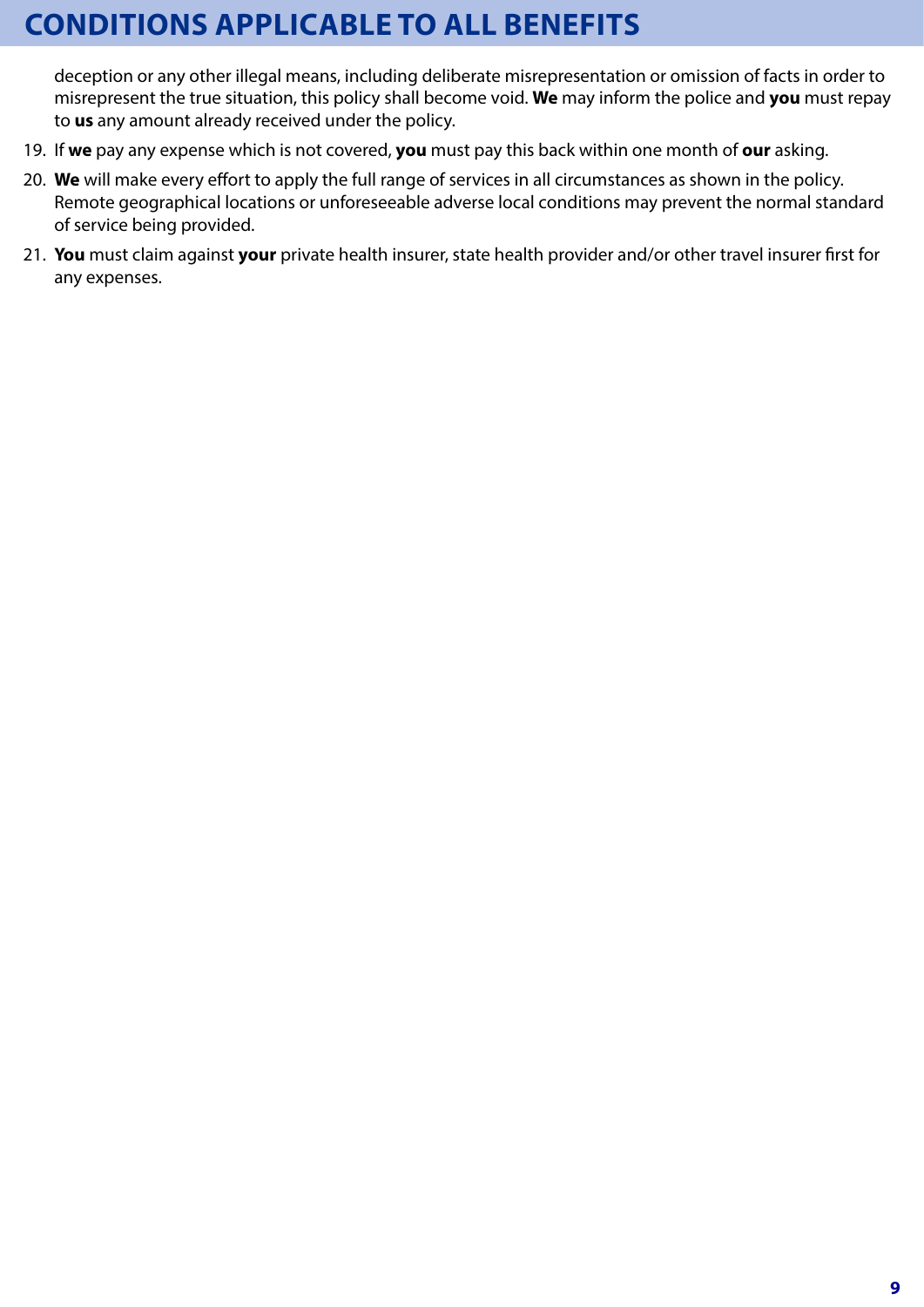# **WAIVED CONDITIONS**

The following **medical conditions** are covered free of charge and subject to the normal terms and conditions of these benefits, provided:

- 1. **you** are not awaiting surgery for the condition, and
- 2. **you** have been fully discharged from any post-operative follow-up.

**You** do not need to declare any of these conditions to **us** provided ALL criteria are met:

- Abnormal Smear Test
- Achilles Tendon Injury
- Acne
- Acronyx (Ingrowing Toenail)
- **Adenoids**
- Allergic Rhinitis
- Alopecia
- Anal Fissure/Fistula
- Appendectomy
- Astigmatism
- Athlete's Foot (Tinea Pedis)
- Attention Deficit Hyperactivity Disorder
- Bell's Palsy (Facial Paralysis)
- Benign Prostatic Enlargement
- Bladder Infection (no ongoing treatment, no hospital admissions)
- **Blepharitis**
- Blindness
- Blocked Tear Ducts
- Breast Fibroadenoma
- Breast Cyst(s)
- Breast Enlargement/Reduction
- Broken Bones (other than head or spine) – (no longer in plaster)
- Bunion (Hallux Valgus)
- Bursitis
- Caesarean Section
- Candidiasis (oral or vaginal)
- Carpal Tunnel Syndrome
- Cartilage Injury
- **Cataracts**
- Cervical Erosion
- **Cervicitis**
- Chalazion
- Chicken Pox (fully resolved)
- **Cholecystectomy**
- Chronic fatigue syndrome (if only symptom is fatigue and no hospital admissions)
- Coeliac Disease
- Cold Sore (Herpes Simplex)
- Common Cold(s)
- **Conjunctivitis**
- **Constipation**
- Corneal Graft
- Cosmetic Surgery
- Cyst Breast
- Cyst Testicular
- Cystitis (no ongoing treatment, no hospital admissions)
- Cystocele (fully recovered, no hospital admissions)
- $\cdot$  D&C
- Deaf Mutism
- Deafness
- Dental Surgery
- Dermatitis (no hospital admissions or consultations)
- Deviated Nasal Septum
- Diarrhoea and/or Vomiting (resolved)
- Dilatation and Curettage
- Dislocations (no joint replacement or hospital admissions)
- Dry Eye Syndrome
- Dyspepsia
- Ear Infections (resolved must be all clear prior to travel if flying)
- **•** Eczema (no hospital admissions/  $\cdot$ consultations)
- Endocervical Polyp
- Endocervicitis
- Endometrial Polyp
- Epididymitis
- Epiphora (Watery Eye)
- Epispadias
- Epistaxis (Nosebleed)
- Erythema Nodosum
- Essential Tremor
- Facial Neuritis (Trigeminal Neuralgia)
- Facial Paralysis (Bell's Palsy)
- Femoral Hernia
- Fibroadenoma
- Fibroid Uterine
- Fibromyalgia
- Fibromyositis
- Fibrositis
	- Frozen Shoulder
	- Gall Bladder Removal
- Ganglion
- Glandular Fever (full recovery made)
- Glaucoma
- Glue Ear (resolved must be all clear prior to travel if flying)
- **Goitre**
- Gout
- Grave's Disease
- Grommet(s) inserted (Glue Ear)
- Gynaecomastia
- Haematoma (external)
- Haemorrhoidectomy
- Haemorrhoids (Piles)
- Hallux Valgus (Bunion)
- Hammer Toe
- Hay Fever
- Hernia (not Hiatus)

• Hip Replacement (no

replacement) • Hives (Nettle Rash)

Therapy)

Thyroid) • Hypospadias

Thyroid)

• Impetigo • Indigestion

• Insomnia

• Intertrigo

malignancy)

• Inguinal Hernia

admissions)

• Herpes Simplex (Cold Sore) • Herpes Zoster (Shingles)

subsequent arthritis and

never any dislocation of a joint

• Housemaid's Knee (Bursitis) • HRT (Hormone Replacement

• Hyperthyroidism (Overactive

• Hypothyroidism (Underactive

• Hysterectomy (provided no

• Influenza (full recovery made) • Ingrowing Toenail (Acronyx)

• Intercostal Neuralgia (no

**10**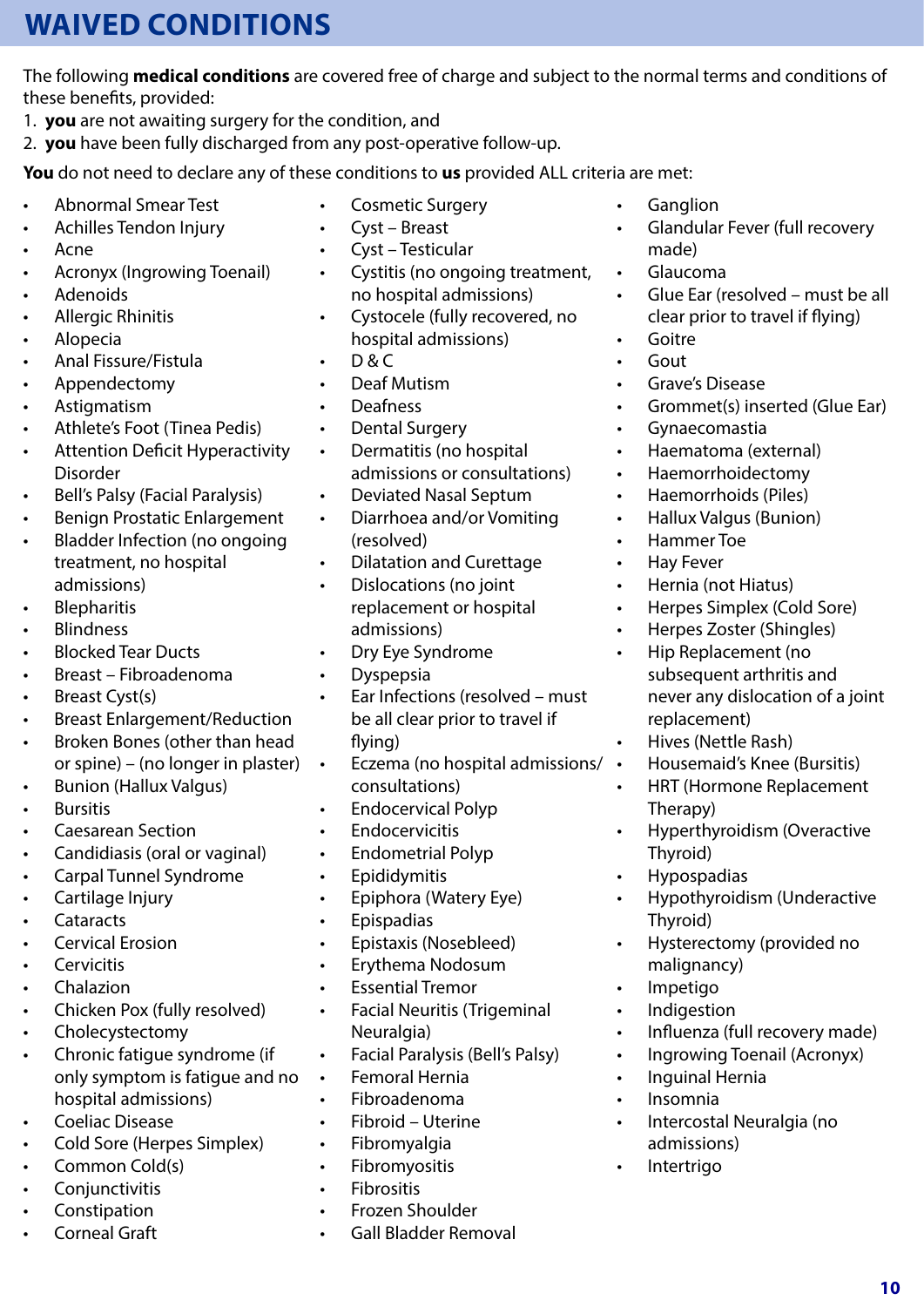# **WAIVED CONDITIONS**

- Irritable Bowel Syndrome (IBS) (provided definite diagnosis made and no ongoing investigations)
- Keinboeck's Disease
- Keratoconus
- Knee Injury Collateral/cruciate ligaments
- Knee Replacement (no subsequent arthritis and never any dislocation of a joint replacement)
- Kohler's Disease
- **Labyrinthitis**
- Laryngitis
- Learning Difficulties
- Leptothrix
- Leucoderma
- Lichen Planus
- Ligaments (injury)
- Lipoma
- Macular Degeneration
- **Mastitis**
- Mastoidectomy (resolved must be all clear prior to travel if flying)
- Menopause
- Menorrhagia
- Migraine (provided definite diagnosis made and no ongoing investigations)
- Miscarriage
- Mole(s)
- Molluscum Contagiosum
- Myalgic Encephalomyelitis (ME) (if the only symptom is fatigue and no hospital admissions)
- Myxoedema
- Nasal Infection
- Nasal Polyp(s)
- Nettle Rash (Hives)
- Neuralgia (no hospital admissions)
- Nosebleed(s)
- Nystagmus
- Osgood-Schlatter's Disease
- Osteochondritis
- Otosclerosis
- Overactive Thyroid
- Parametritis
- Pediculosis
- Pelvic Inflammatory Disease
- Photodermatosis
- Piles
- Pityriasis Rosea
- Post Viral Fatigue Syndrome (if the only symptom is fatigue and no admissions)
- Pregnancy (provided no complications)
- Prickly Heat
- Prolapsed Uterus (womb)
- Pruritus
- Psoriasis (no hospital admissions or consultations)
- Repetitive Strain Injury
- Retinitis Pigmentosa
- Rhinitis (Allergic)
- Rosacea
- Ruptured Tendons
- Salpingo-oophoritis
- Scabies
- Scalp Ringworm (Tinea Capitis)
- Scheuermann's Disease (provided no respiratory issues)
- Sebaceous Cyst
- Shingles (Herpes Zoster)
- Sinusitis
- Skin Ringworm (Tinea Corporis)
- Sleep Apnoea (no machine used to assist breathing)
- Sore Throat
- Sprains
- **Stigmatism**
- Stomach Bug (resolved)
- Strabismus (Squint)
- Stress Incontinence (no urinary infections)
- Talipes (Club Foot)
- Tendon Injury
- Tennis Elbow
- Tenosynovitis
- Termination of Pregnancy
- Testicles Epididymitis
- Testicles Hydrocele
- Testicles Varicocele
- Testicular Cyst
- Testicular Torsion (Twisted Testicle)
- Throat Infection(s)
- Thrush
- Thyroid Overactive
- Thyroid Deficiency
- Tinea Capitis (Scalp Ringworm)
- Tinea Corporis (Skin Ringworm)
- Tinea Pedis (Athlete's Foot)
- Tinnitus
- Tonsillitis
- **Tooth Extraction**
- Toothache
- Torn Ligament
- Torticollis (Wry Neck)
- **Trichomycosis**
- Trigeminal Neuralgia
- Turner's Syndrome
- Twisted Testicle
- Umbilical Hernia
- Underactive Thyroid
- Undescended Testicle
- Urethritis (no ongoing treatment, no hospital admissions)

Uterine Polyp(s) • Uterine Prolapse

any ulcers or cellulitis

• Warts (benign, non-genital) • Womb Prolapse (uterus) • Wry Neck (Torticollis)

• Varicocele

• Vasectomy • Verruca • Vitiligo

• URTI (Upper Respiratory Tract Infection) (resolved, no further treatment) • Urticaria

• Varicose Veins – legs only, never

**11**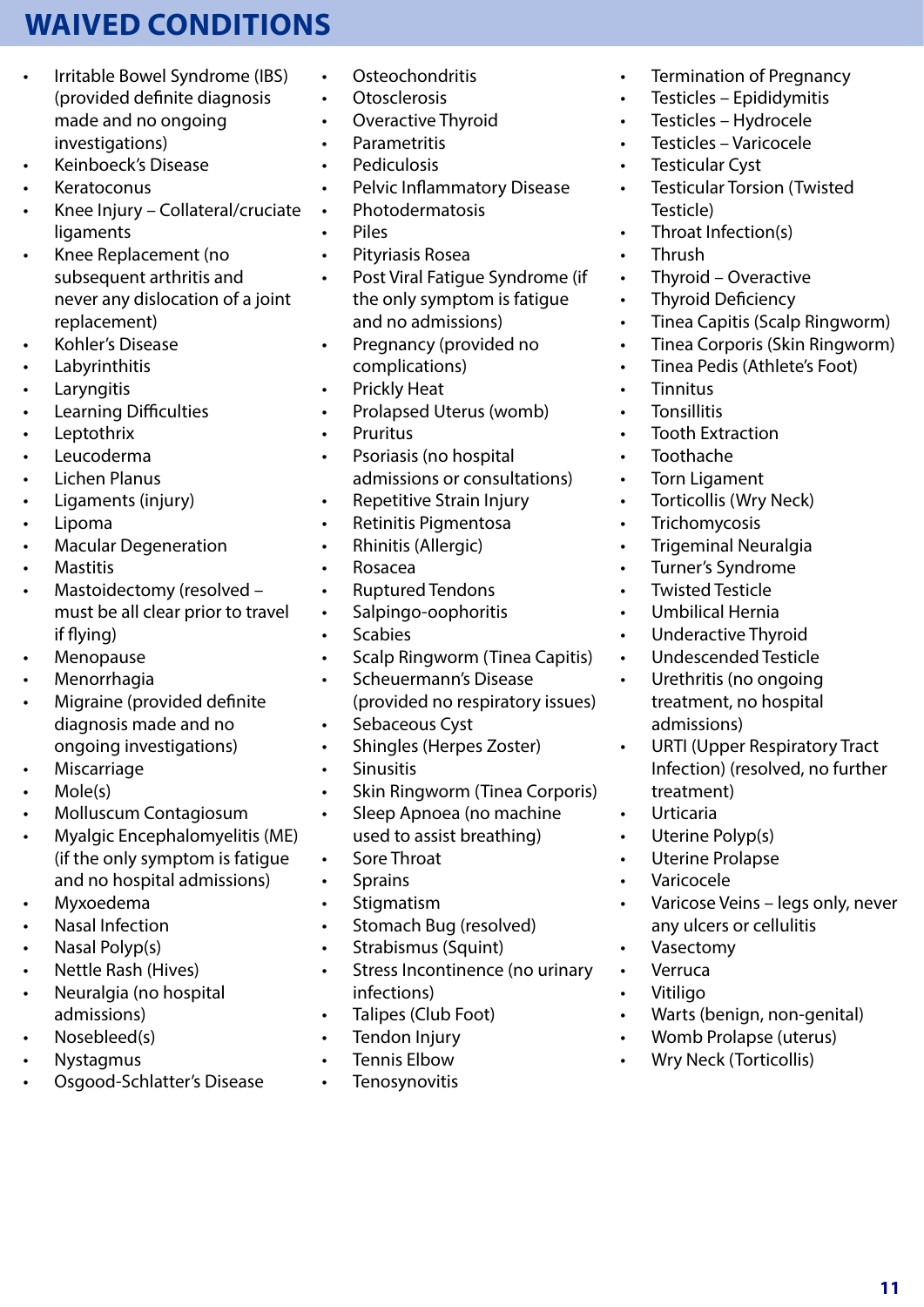# **SPORTS & ACTIVITIES**

**You** are covered when participating in the following activities. Any **sports and activities** marked with \* is excluded under PERSONAL LIABILITY.

SPORTS AND ACTIVITIES are excluded if **your** participation in them is the sole or main reason for **your trip** (excluding golf and Winter Sports trips).

- \*Abseiling
- \*Archery
- Badminton
- **Baseball**
- **Basketball**
- **Bowling**
- Camel Riding
- \*Canoeing (up to grade/class 3)
- \*Clay pigeon shooting
- Cricket
- \*Cross country skiing
- \*Elephant Riding
- \*Fell running
- \*Fencing
- Fishing
- **Football**
- \*Glacier Skiing
- \*Go- Karting
- Golf
- Hockey
- \*Horse Riding
- \*Horse Trekking
- \*Hot air ballooning
- Ice Skating (on recognised ski rinks)
- \*Jet Biking
- \*Jet Skiing
- Kitesurfing
- Monoskiing
- \*Mountain bicycling on tarmac
- Netball
- Orienteering
- \*Paintball
- Pony Trekking
- Racquetball
- Road Cycling
- Roller skating
- Rounders
- Running
- Sailing (within 20 Nautical Miles of the coastline)
- \*Sailing (outside 20 Nautical Miles of the coastline)
- Scuba Diving † (see note below)
- \*Ski touring
- \*Skidoo/snowmobiling
- Skiing (on piste or off piste with a guide)
- Snowboarding (on piste or off piste with a guide)
- Snowshoeing
- Squash
- **Surfing**
- Table Tennis
- **Tennis**
- \*Tobogganing
- Trampolining
- Trekking (up to 4000 metres without use of climbing equipment)
- Volleyball
- \*War games
- Water polo
- Water Skiing
- Wind Surfing
- Yachting (within 20 Nautical Miles of the coastline)
- \*Yachting (outside 20 Nautical Miles of the coastline)
- Zorbing

• \*Snowblading

† Scuba diving – **you** are only covered for scuba diving up to the depth of **your** qualification. **You** must hold the relevant qualification for **your** dive and be diving under the direction of an accredited dive marshal, instructor or guide and within the guidelines of the relevant diving or training agency or organisation.

**Please note: You** are not covered when participating in any training or qualification course.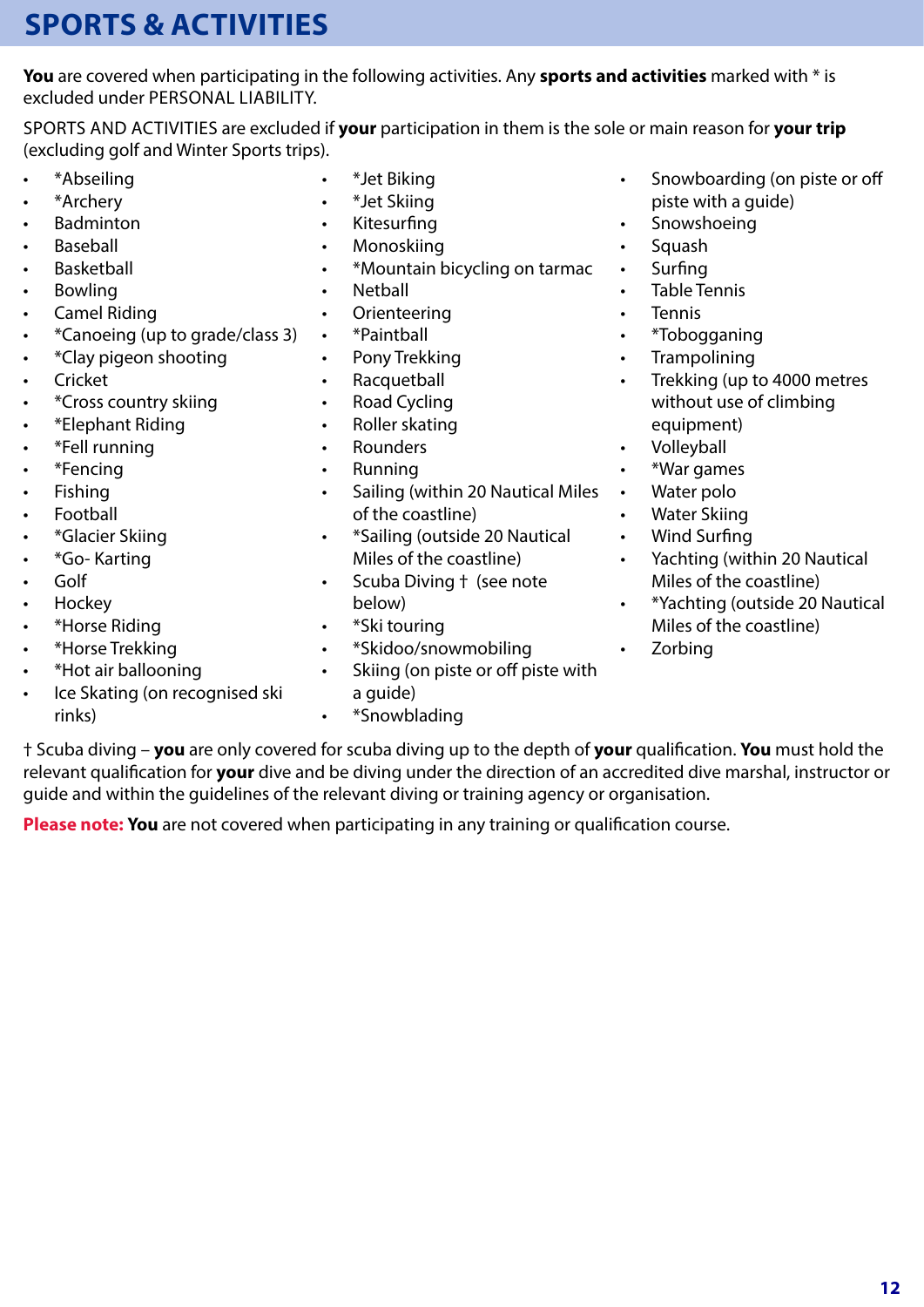### **CANCELLATION** DEFINITIONS - APPLICABLE TO THIS SECTION

| <b>REGIONAL</b><br><b>QUARANTINE</b> | any period of restricted movement or isolation, including national lockdowns,<br>imposed on a community or geographic location, such as a county or region, by a<br>government or public authority.                                                                     |
|--------------------------------------|-------------------------------------------------------------------------------------------------------------------------------------------------------------------------------------------------------------------------------------------------------------------------|
| <b>PERSONAL</b><br><b>QUARANTINE</b> | a period of time where you are suspected of carrying an infection or have been<br>exposed to an infection and as a result are confined or isolated on the orders of a<br>medical professional or public health board in an effort to prevent disease from<br>spreading. |

#### WHAT IS COVERED

Up to the amount shown in the **benefit table** per **trip** for all **covered persons** travelling together for irrecoverable unused travel and accommodation costs and any pre-paid excursions, tours or activities at **your trip** destination which **you** have paid or will have to pay for **covered persons** together with any reasonable additional travel expenses incurred if cancellation or rebooking of the **trip** is necessary and unavoidable as a result of any of the following changes in circumstances, which are beyond **your** control, and of which **you** were unaware at the time **you** booked **your trip** or began **your trip**, whichever is the later:

- a. Unforeseen illness, injury, complication of pregnancy or death of **you**, a **close relative** or any person with whom **you** are travelling or staying during **your trip**.
- b. Compulsory **personal quarantine**, jury service attendance or being called as a witness at a Court of Law (other than in an advisory or professional capacity) of **you** or **your** travelling companion(s).
- c. The emergency services requesting **you** to remain at or subsequently return **home** due to serious damage to **your home** or business (where the **policyholder** is the owner, manager or principal of the business) caused by a third party that is not related to **you**.
- d. **Your** redundancy where **you** are in permanent employment, and have passed **your** probationary period, with **your** employer.
- e. The Travel Advice Unit of the Foreign, Commonwealth & Development Office (FCDO) or other regulatory authority in a country in which **you** are travelling advising against all travel or all but essential travel to the area **you** are travelling to/in, but not including where advice is issued due to a pandemic or **regional quarantine**, providing the advice came into force after **you** purchased this insurance or booked the **trip** (whichever is the later) and was within 21 days of your departure date.
- f. If **you** or any travelling companion or person **you** are staying with on **your trip**, are a member of the Armed Forces, Police, Fire, Nursing or Ambulance Services or employees of a Government Department and have **your**/their authorised leave cancelled for operational reasons, provided that such cancellation could not reasonably have been expected at the time when **you** purchased this insurance or at the time of booking any **trip** (whichever is the later).
- g. If the car which **you** intended to use for **your trip** is stolen, or damaged and is unroadworthy, within seven days of the original departure date, and repairs are unable to be completed by the day of departure, only the costs of an equivalent hire car will be covered and no cancellation costs will be paid.

Please refer to MAKING A CLAIM for the documents **you** would need to provide.

#### WHAT IS NOT COVERED

- 1. The **excess** as shown in the **benefit table** per **covered person** for each and every claim.
- 2. Any **pre-existing medical conditions** unless listed under WAIVED CONDITIONS.
- 3. Any claim relating to IVF treatment
- 4. Any unused or additional costs incurred by **you** which are recoverable from:
	- The providers of the accommodation, their booking agents, travel agent or other compensation scheme.
	- The providers of the transportation, their booking agents, travel agent, compensation scheme or Air Travel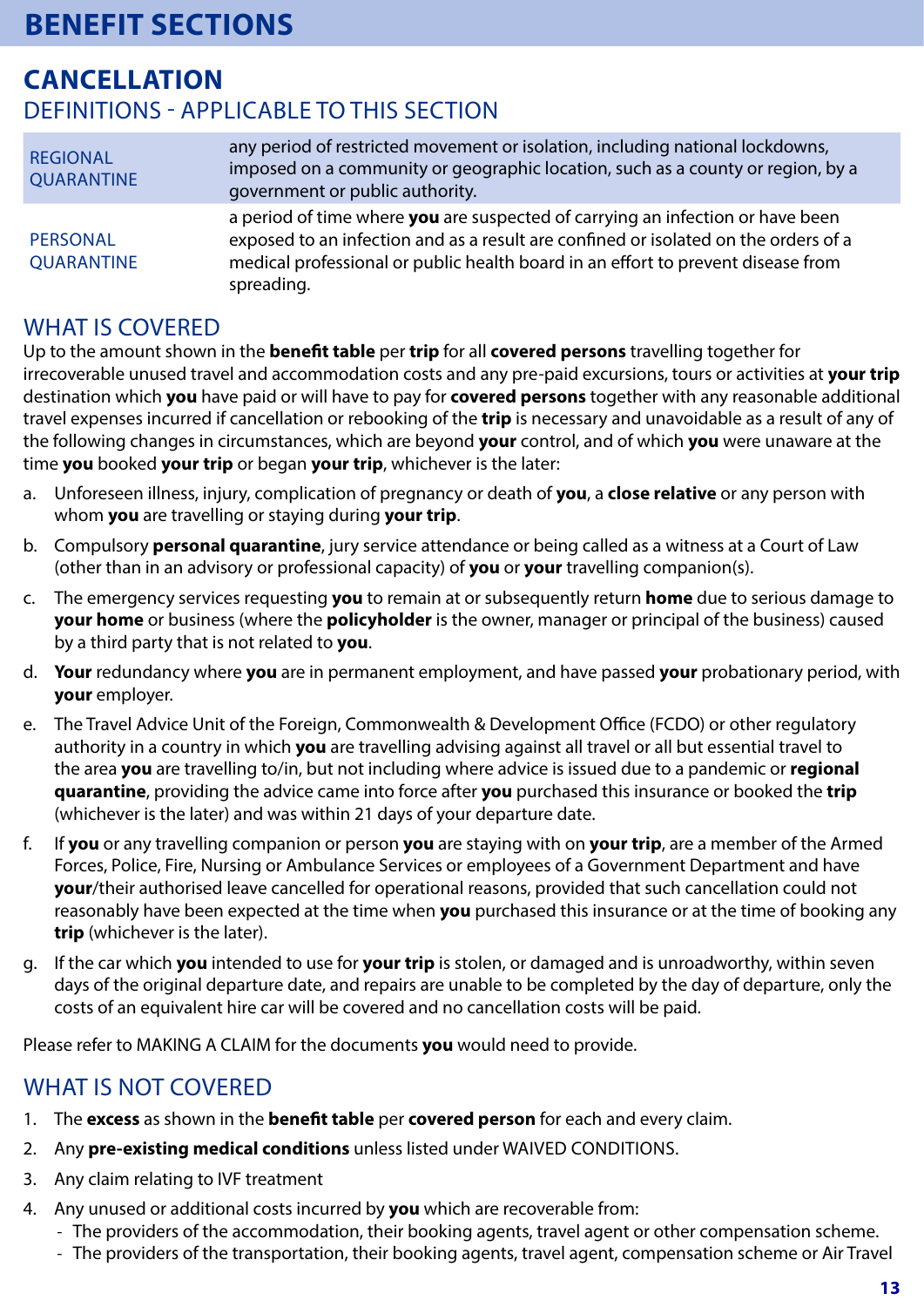Organisers' Licensing (ATOL).

- **Your** credit or debit card provider or Paypal.
- 5. Claims where **you** have not provided the necessary documentation requested by **us**.
- 6. Any claim due to a **regional quarantine.**
- 7. Costs of medical tests/documents prior to leaving **your home** area, even if the test is required evidence to board **public transport** or to travel to/from/in **your** destination.
- 8. **Your** inability to travel due to **you** not producing vaccine certificates, medical tests/documents which are needed to travel.
- 9. Any claim where **you** cannot travel or choose not to travel because the Foreign, Commonwealth & Development Office (FCDO) (or any other equivalent government body in another country) advises against travel due to a pandemic.
- 10. Any claim arising directly or indirectly from circumstances known to **you** prior to the date **you** purchased the policy or the time of booking or commencing any **trip** (whichever is later) which could reasonably have been expected to give rise to a claim.
- 11. Any costs for cancellation of the **trip** due to **bodily injury** or illness where **you** do not provide a medical certificate from the **medical practitioner** treating the injured/ill person, stating that it was necessary for **you** to cancel and prevented **you** from travelling or return to **your home** due to **bodily injury** or illness.
- 12. Claims for travelling companions if they are not **covered persons**.
- 13. Any costs paid for using any airline mileage reward scheme, for example Avios (formerly air miles), or any card bonus point schemes, any Timeshare, Holiday Property Bond or other holiday point's scheme and/or any associated maintenance fees.
- 14. Any costs or charges for which the **public transport** provider will compensate **you**.
- 15. Claims where **you** have not complied with the terms of contract of the travel agent, tour operator or provider of transport.
- 16. **Strike or industrial action** or air traffic control delay existing or publicly declared by the date these benefits became effective or **you** booked **your trip** (whichever is the earlier).
- 17. Withdrawal from service (temporary or otherwise) of an aircraft or sea vessel on the recommendation of the Aviation Authority, a Port Authority or any similar body in any country.
- 18. Any claim resulting from the failure of the provider of any service forming part of **your** booked **trip** to provide any part of **your** booked **trip** (apart from excursions) including error, insolvency, omission or default.
- 19. Any cancellation caused by work commitment or amendment of **your** holiday entitlement by **your** employer unless **you** or any travelling companion or person **you** are staying with on **your trip** are a member of the Armed Forces, Police, Fire, Nursing or Ambulance Services or employees of a Government Department and have **your**/their authorised leave cancelled for operational reasons.
- 20. Claims where **you** delay or fail to notify the travel agent, tour operator or provider of transport/ accommodation, at the time it is found necessary to cancel the **trip**. **Our** liability shall be restricted to the cancellation charges that would have applied had failure or delay not occurred.
- 21. Claims for unused travel tickets to a destination where **we** have already paid for **your** alternative travel arrangements.
- 22. Any claim arising from **complications of pregnancy** which first arise before booking or paying for the **trip**, whichever is later
- 23. Any claim resulting from a change of plans due to **your** financial circumstances except if **you** are made redundant whilst in permanent employment with the same employer for 2 years or more
- 24. Claims where documented evidence that authorised leave is cancelled for unforeseen operational reasons is not provided.
- 25. Any rebooking costs that exceed the cost of **your** originally booked **trip**.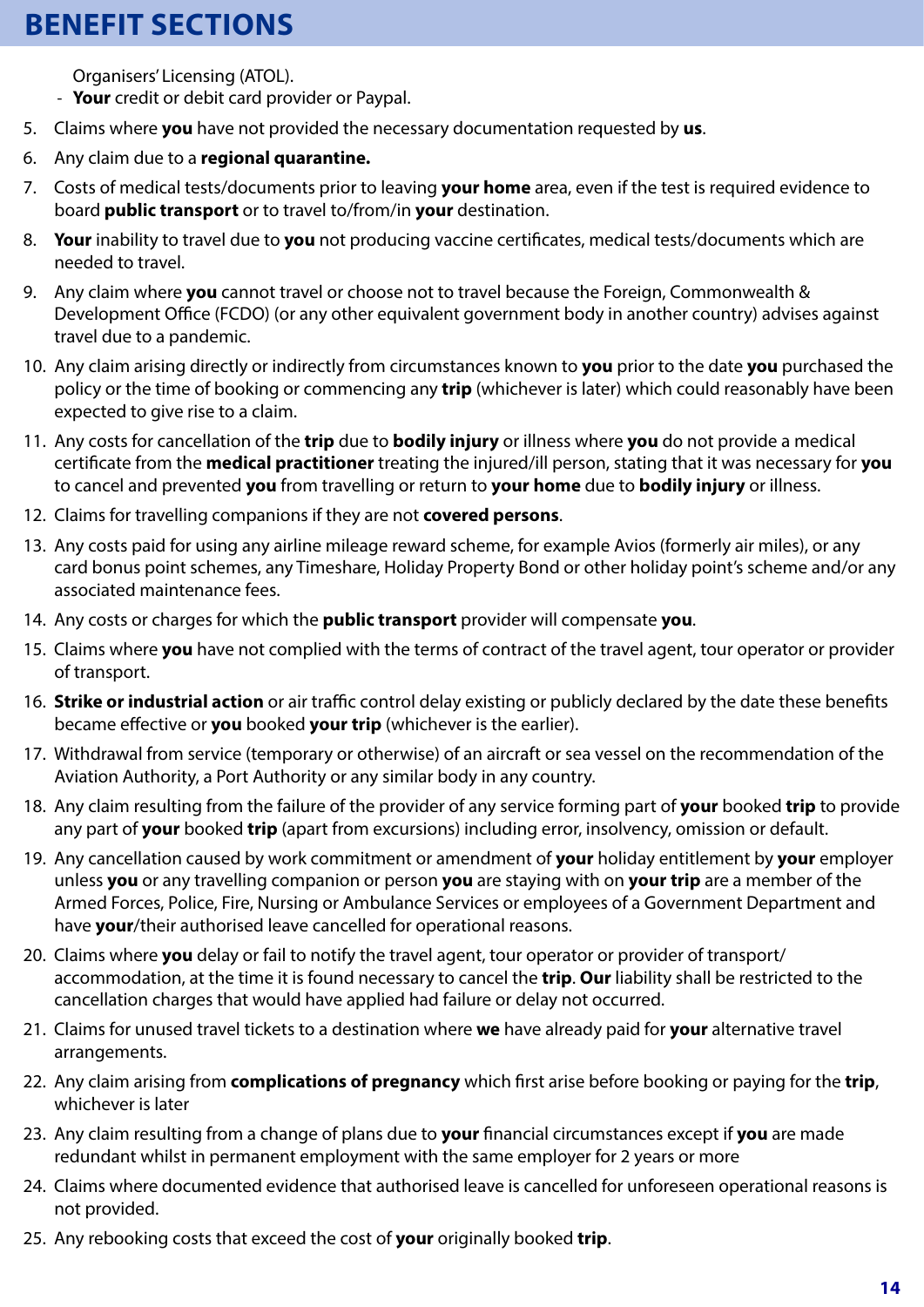- 26. Claims where **you** have not checked in according to the itinerary supplied to **you**.
- 27. Any claim resulting from the delay or change to **your** booked **trip** because of Government action or restrictive regulations.
- 28. Any amount for which **you** have claimed under CURTAILMENT.

Please refer to CONDITIONS APPLICABLE TO ALL BENEFITS and EXCLUSIONS APPLICABLE TO ALL BENEFITS.

### **CURTAILMENT**

#### **YOU MUST ALWAYS CONTACT US BEFORE CURTAILING YOUR TRIP**

Telephone Number 02034753267

#### WHAT IS COVERED

Up to the amount shown in the **benefit table** per **trip** for all **covered persons** travelling together for irrecoverable unused travel and accommodation costs and any pre-paid excursions, tours or activities at **your trip** destination which **you** have paid or will have to pay for **covered persons** together with any reasonable additional travel expenses incurred if the **trip** is **curtailed** before completion as a result of any of the following changes in circumstances, which are beyond **your** control, and of which **you** were unaware at the time **you** booked **your trip** or began **your trip**, whichever is the later:

- a. Unforeseen illness, injury, complication of pregnancy or death of **you**, a **close relative** or any person with whom **you** are travelling or staying during **your trip**.
- b. The emergency services requesting **you** to remain at or subsequently return **home** due to serious damage to **your home** or business (where the **policyholder** is the owner, manager or principal of the business) caused by a third party that is not related to **you**.
- c. If **you** or any travelling companion or person **you** are staying with on **your trip**, are a member of the Armed Forces, Police, Fire, Nursing or Ambulance Services or employees of a Government Department and have **your**/their authorised leave cancelled for operational reasons, provided that such **curtailment** could not reasonably have been expected at the time when **you** purchased this insurance or at the time of booking any **trip** (whichever is the later).

Please refer to MAKING A CLAIM for the documents **you** would need to provide.

**Please note:** Reimbursement will be calculated strictly from the date **you** return to **your home**.

#### WHAT IS NOT COVERED

- 1. The **excess** as shown in the **benefit table** per **covered person** for each and every claim.
- 2. Any claim where **you** do not get pre-authorisation from **us** before returning to **your home**. **We** will confirm the necessity to return **home** before **curtailment** due to **bodily injury** or illness.
- 3. Any **pre-existing medical conditions,** unless listed under WAIVED CONDITIONS.
- 4. Any claim relating to IVF treatment
- 5. **Your** inability to travel due to **you** not producing vaccine certificates, medical tests/documents which are needed to travel.
- 6. Claims where **you** have not provided the necessary documentation requested by **us**.
- 7. Any claim arising directly or indirectly from circumstances known to **you** prior to the date **you** purchased the policy or the time of booking or commencing any **trip** (whichever is later) which could reasonably have been expected to give rise to a claim.
- 8. Any costs for **curtailment** of the **trip** due to **bodily injury** or illness where **you** do not provide a medical certificate from the **medical practitioner** treating the injured/ill person, stating that it was necessary for **you** to cancel and prevented **you** from travelling or return to **your home** due to **bodily injury** or illness.
- 9. Claims for travelling companions if they are not **covered persons**.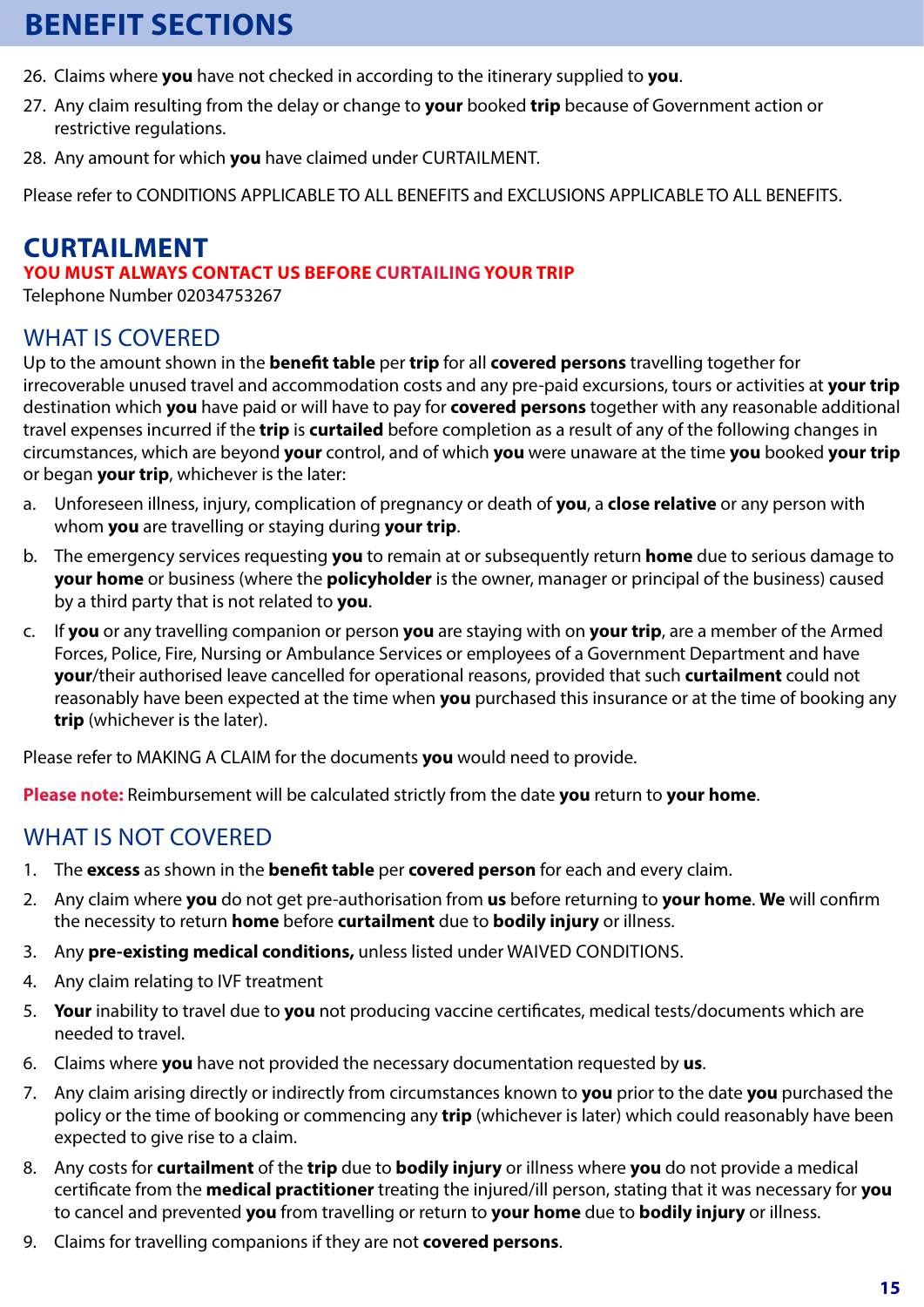- 10. Any costs paid for using any airline mileage reward scheme, for example Avios (formerly air miles), or any card bonus point schemes, any Timeshare, Holiday Property Bond or other holiday point's scheme and/or any associated maintenance fees.
- 11. Any costs or charges for which the **public transport** provider will compensate **you**.
- 12. Claims where **you** have not complied with the terms of contract of the travel agent, tour operator or provider of transport.
- 13. **Strike or industrial action** or air traffic control delay existing or publicly declared by the date these benefits became effective or **you** booked **your trip** (whichever is the earlier).
- 14. Withdrawal from service (temporary or otherwise) of an aircraft or sea vessel on the recommendation of the Aviation Authority, a Port Authority or any similar body in any country.
- 15. Any claim resulting from the failure of the provider of any service forming part of **your** booked **trip** to provide any part of **your** booked **trip** (apart from excursions) including error, insolvency, omission or default.
- 16. Any **curtailment** caused by work commitment or amendment of **your** holiday entitlement by **your** employer unless **you** or any travelling companion or person **you** are staying with on **your trip** are a member of the Armed Forces, Police, Fire, Nursing or Ambulance Services or employees of a Government Department and have **your**/their authorised leave cancelled for operational reasons.
- 17. Any claim resulting from **your** inability to travel due to failure to hold, obtain or produce a valid passport or any required visas of any member of the travelling party.
- 18. Any unused or additional costs incurred by **you** which are recoverable from:
	- The providers of the accommodation, their booking agents, travel agent or other compensation scheme.
	- The providers of the transportation, their booking agents, travel agent, compensation scheme.
	- **Your** credit or debit card provider or Paypal.
- 19. Any costs for transportation and/ or accommodation not arranged by **us** or incurred without **our** prior approval.
- 20. Any claim arising from **complications of pregnancy** which first arise before departing on **your trip**.
- 21. Any amount for which **you** have claimed under CANCELLATION.

Please refer to CONDITIONS APPLICABLE TO ALL BENEFITS and EXCLUSIONS APPLICABLE TO ALL BENEFITS.

### **MISSED DEPARTURE**

#### WHAT IS COVERED

If **you** arrive at the airport, port or rail terminal too late to commence **your trip** as a result of:

- a. The failure of other scheduled **public transport**; or
- b. An accident to or breakdown of the vehicle in which **you** are travelling or a major event causing serious delay on the roads on which **you** are travelling;
- c. unexpected adverse weather

**we** will reimburse **you** up to the amount shown in the **benefit table** per **trip** for all **covered persons** travelling together, for additional accommodation (room only) and travel expenses necessarily incurred in reaching **your** destination.

**Please Note:** Claims are strictly calculated from the time of **your** scheduled departure to the time of **your** actual departure.

Please refer to MAKING A CLAIM for the documents **you** would need to provide.

#### WHAT IS NOT COVERED

- 1. The **excess** as shown in the **benefit table** per **covered person** for each and every claim.
- 2. Claims where **you** have not allowed sufficient time (i.e. a reasonable period of time as allowed on a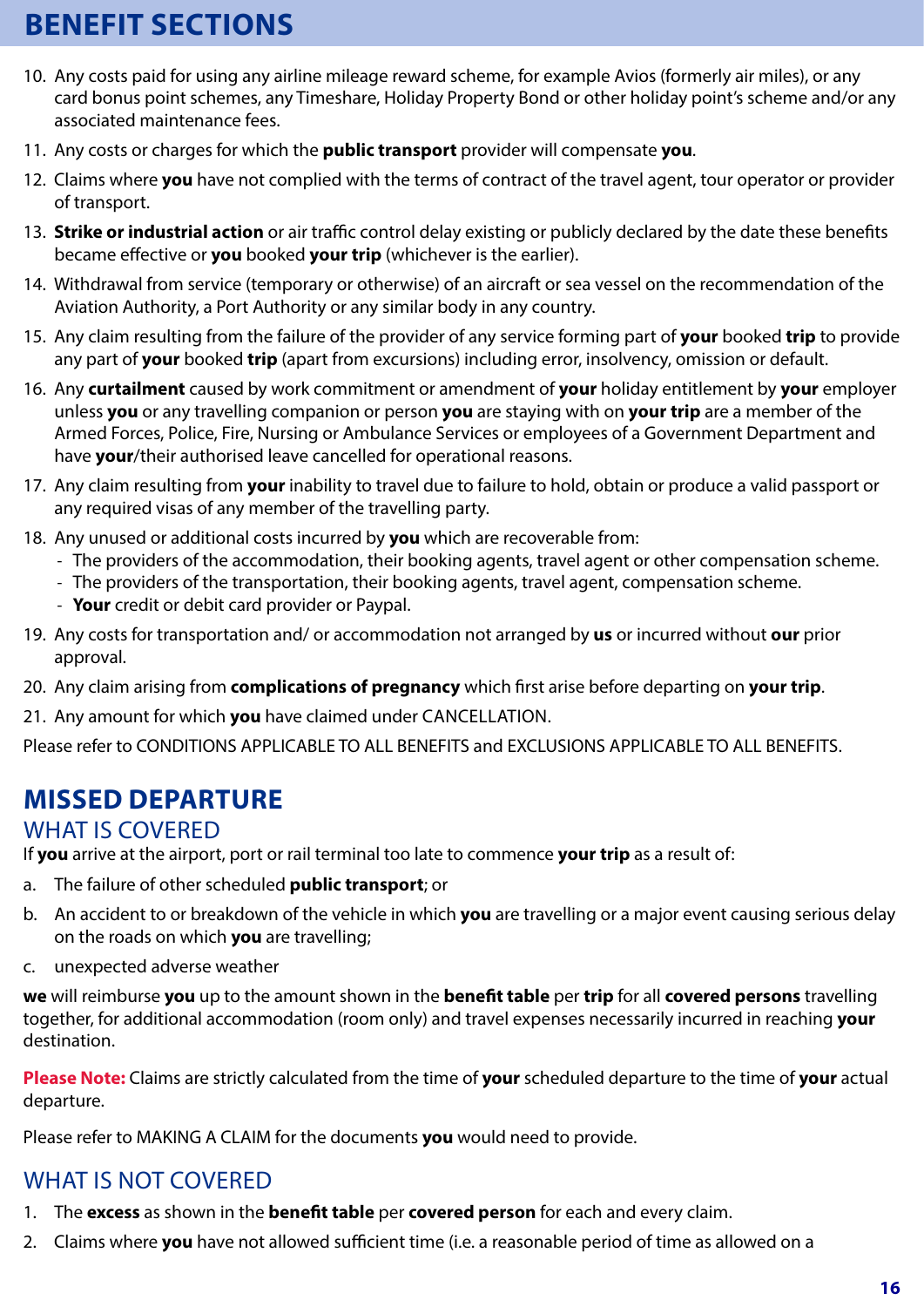recognised itinerary/route map for the journey based on the method of transport to arrive in time for checkin) for the scheduled **public transport** or other transport to arrive on schedule and to deliver **you** to the departure point.

- 3. Claims where **you** have not provided a written report from the carrier confirming the length and reason for the delay.
- 4. Costs in **excess** of the original provider's alternative arrangements for expenses incurred where **you** take alternative transportation.
- 5. All amounts paid in compensation by the carrier.
- 6. Claims where **you** have not retained and provided original receipts for costs above £5.
- 7. Breakdown of any vehicle in which **you** are travelling if the vehicle is owned by **you** and has not been serviced properly and maintained in accordance with the manufacturer's instructions.
- 8. Claims where **you** have not obtained a written report from the police or emergency service, or a repairers report and/or receipt within 7 days of **you** returning **home** if the vehicle **you** are travelling in breaks down or is involved in an accident.
- 9. Withdrawal from service (temporary or otherwise) of **public transport** on the recommendation of the Aviation Authority or a Port Authority or any similar body in any country.
- 10. Any claims under this section if **you** have claimed under CANCELLATION.
- 11. Any expenses when reasonable alternative travel arrangements have been made available by the **public transport** operator within 12 hours of the actual departure time or actual connecting flight time.
- 12. Privately chartered flights.
- 13. **Strike or industrial action** which had commenced or for which the start date had been announced before **you** made **your** travel arrangements for **your trip**, and/or **you** purchasing the policy.
- 14. Additional expenses where the scheduled **public transport** operator has offered reasonable alternative travel arrangements within 12 hours of the scheduled departure time or within 12 hours of an actual connecting flight arrival time.
- 15. Denied boarding due to **your** drug or alcohol abuse or **your** inability to provide a valid passport, visa or other documentation required by the **public transport** operator.

Please refer to CONDITIONS APPLICABLE TO ALL BENEFITS and EXCLUSIONS APPLICABLE TO ALL BENEFITS.

### **TRAVEL DISRUPTION** DEFINITIONS - APPLICABLE TO THIS SECTION

CATASTROPHE

Fire, flood, earthquake, explosion, volcanic eruption and/or volcanic ash clouds, tsunami, landslide, avalanche, hurricane, storm, an outbreak of food poisoning or an infectious disease, or civil commotion and/or civil unrest not assuming the proportions of or amounting to an uprising.

#### WHAT IS COVERED

Up to the amount shown in the **benefit table** for **your** reasonable additional accommodation and **public transport** travel expenses (up to the standard of **your** original booking) so that **you** may continue **your trip** if **your trip** is disrupted due to:

- a **catastrophe** which prevents **you** from using **your** pre-booked accommodation;
- the **public transport** on which **you** were booked to travel being cancelled or delayed for at least 6 hours, diverted or redirected after take-off; or
- **you** being involuntarily denied boarding and no suitable alternative is offered within 6 hours.

### IMPORTANT CLAIM CONDITIONS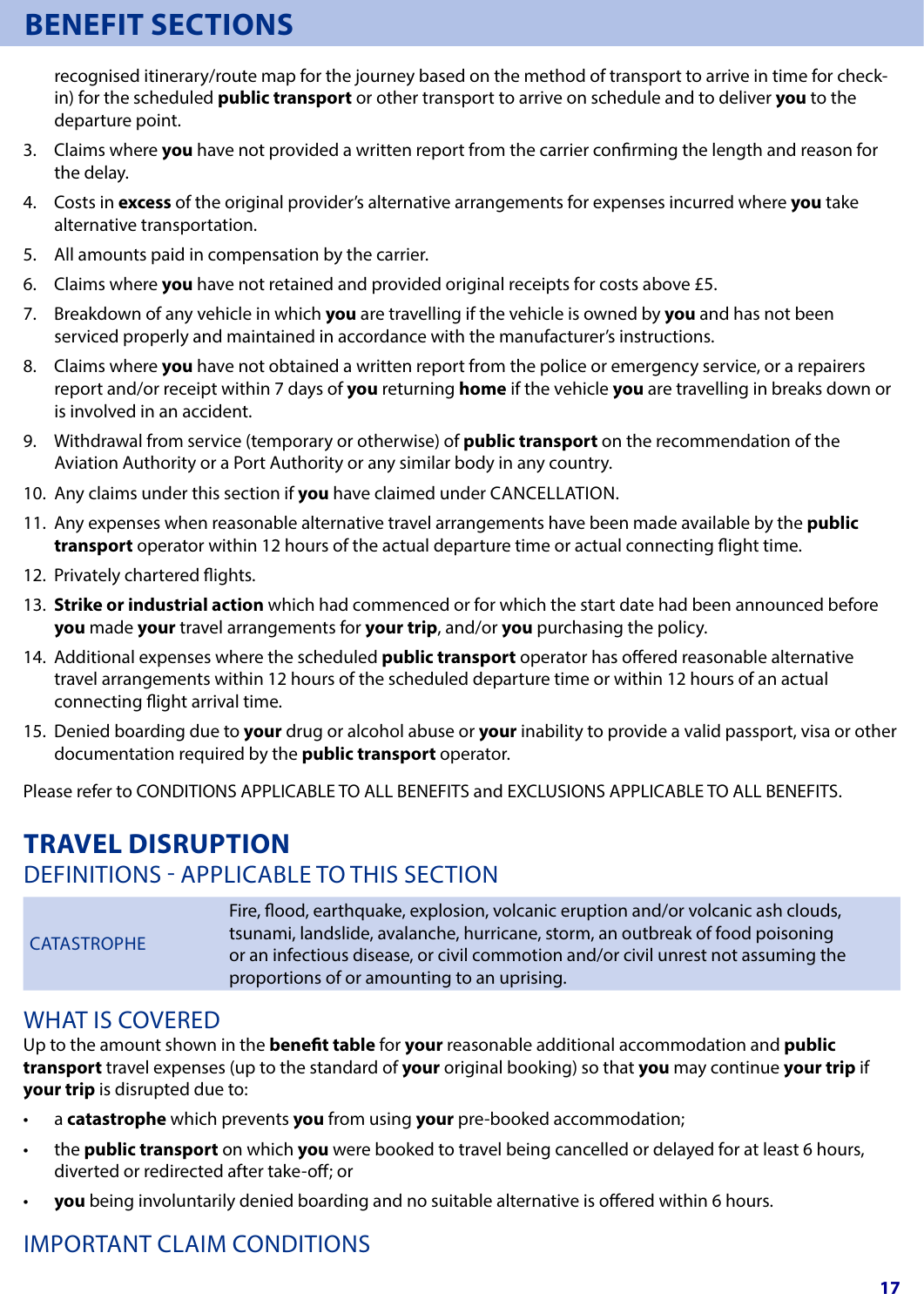- 1. **You** must seek financial compensation, assistance or a refund of **your** costs from **your** travel provider.
- 2. **You** must allow enough time to arrive at the departure point and check in for **your outward** or **homeward journey**.

Please refer to MAKING A CLAIM for the documents **you** would need to provide

### WHAT IS NOT COVERED

- 1. The **excess** as shown in the **benefit table** per **covered person** for each and every claim.
- 2. The cost of Air Passenger Duty (APD) at the rate published by HMRC, whether irrecoverable or not.
- 3. Any strike or **adverse weather conditions** publicly announced prior to **you** purchasing **your** policy or within 7 days of booking any **trip**. An example of publicly announced **adverse weather conditions** would be the point which an impending weather event is officially named by the Met Office, Environment Agency or any similar body.
- 4. Any travel and accommodation costs, charges and expenses where the **public transport** operator has offered reasonable alternative travel arrangements within 6 hours of the scheduled time of departure.
- 5. Claims arising from:
	- a. Breakdown of any vehicle owned by **you** which has not been maintained in accordance with manufacturer's instructions or in the event of an accident or breakdown when repairers report is not provided.
	- b. Any costs incurred as a result of **you** not planning **your** journey correctly, **you** must allow enough time to complete **your** journey and arrive at the time stipulated by the travel provider.
	- c. Any property maintenance costs or fees incurred by **you** as part of **your** involvement of a Timeshare or Holiday Property Bond scheme are not covered.
- 6. Any costs associated with rearranging **your** travel plans due to the **public transport** provider changing their scheduled timings which in turn impacts **your** planned itinerary.
- 7. Any claim where **you** were unable to take **your public transport** due to delays in security and/or customs.

Please refer to CONDITIONS APPLICABLE TO ALL BENEFITS and EXCLUSIONS APPLICABLE TO ALL BENEFITS.

### **DELAYED DEPARTURE**

#### WHAT IS COVERED

If **you** have arrived at the terminal and have checked in or attempted to check in during **your outward journey** or **homeward journey** and the departure of **your** pre-booked scheduled **public transport** is delayed at the final departure point for more than 6 hours from the scheduled departure time due to:

- 1. **strike or industrial action**; or
- 2. **adverse weather conditions**; or
- 3. mechanical breakdown of or a technical fault occurring in the scheduled **public transport** on which **you** are booked to travel;

**we** will pay **you**:

- a. £50 for the first full 6 hours that **your** departure is delayed, and
- b. £50 for each additional full 6 hour period of delay.

The maximum **we** will pay **you** per **trip** is £200;

#### **we** will pay **you**:

- a. £50 for the first full 6 hours that **your** departure is delayed for **your** costs incurred in the terminal in respect of restaurant meals and refreshments consumed; and
- b. £50 for each additional 6 period of delay for **your** costs incurred in the terminal in respect of restaurant meals,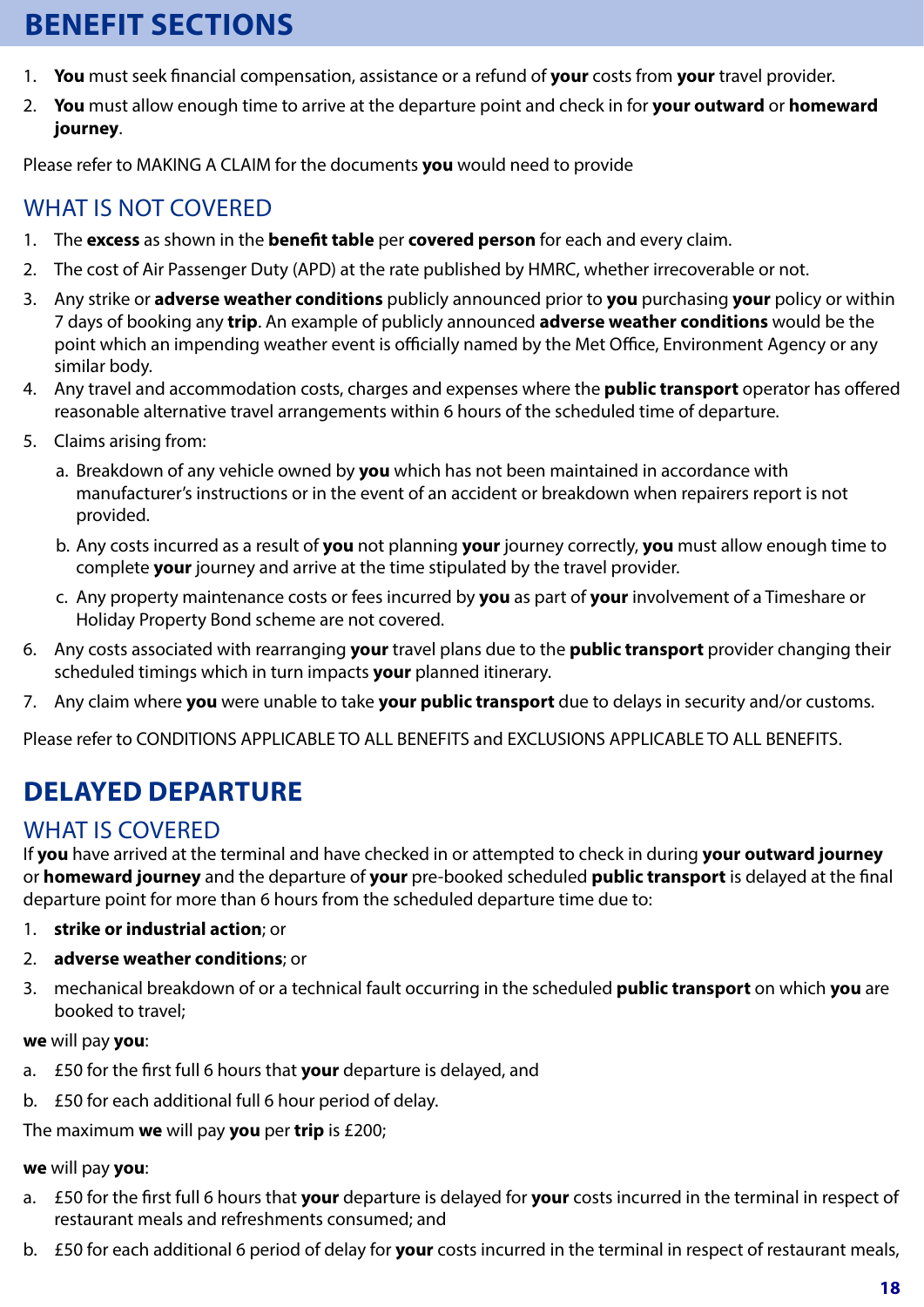refreshments consumed and hotel accommodation.

**PLEASE NOTE:** If after a minimum of 24 hours delay on **your outward journey** and the period of **your trip** is reduced by more than 25% of the original pre-booked duration, **you** may choose to submit a cancellation claim under CANCELLATION. A refund or alternative compensation must initially be sought from the travel provider.

Please refer to MAKING A CLAIM for the documents **you** would need to provide.

#### WHAT IS NOT COVERED

- 1. Any costs or charges for which any carrier or provider must, has or will reimburse **you** and all amounts paid in compensation by the carrier.
- 2. Claims where **you** have not checked in or attempted to check in according to the itinerary supplied to **you**. **You** must also arrive at the departure point before the advised departure time.
- 3. Claims where **you** have not complied with the terms of contract of the travel agent, tour operator or provider of transport.
- 4. Claims where **you** have not obtained confirmation from the carriers (or their handling agents) in writing of the number of hours of delay and the reason for the delay.
- 5. **Strike or industrial action** or air traffic control delay which had commenced or for which the start date had been announced before **you** made **your** travel arrangements for **your trip**, and/or **you** purchased the policy.
- 6. Withdrawal from service (temporary or otherwise) of **public transport** on the recommendation of the Aviation Authority or a Port Authority or any similar body in any country.
- 7. Any claim where **you** have not been delayed for more than 6 hours of the scheduled departure time.
- 8. Any claims for delayed departure under this section if **you** have claimed under MISSED DEPARTURE or CANCELLATION OR CURTAILMENT.
- 9. Privately chartered flights.

Please refer to CONDITIONS APPLICABLE TO ALL BENEFITS and EXCLUSIONS APPLICABLE TO ALL BENEFITS.

### **BAGGAGE DELAY**

#### WHAT IS COVERED

Up to the amount shown in the **benefit table** in total for all **covered persons** travelling together, for the emergency replacement of clothing, medication and toiletries if the checked in **baggage** is temporarily lost in transit during the **outward journey** and not returned to **you** within 6 hours of **your** arrival, provided written confirmation is obtained from the airline, confirming the number of hours the **baggage** was delayed.

If the loss is permanent the amount will be deducted from the final amount to be paid under BAGGAGE.

#### IMPORTANT CLAIM CONDITIONS

- 1. **You** must obtain written confirmation from the carrier, confirming the number of hours the **baggage** was delayed. **You** must:
	- obtain a Property Irregularity Report from the airline or their handling agents
	- give written notice of the claim within the time limitations of the carrier and retain a copy.
	- retain all travel tickets and tags to submit with a claim.
- 2. All amounts are only for actual receipted expenses in **excess** of any compensation paid by the carrier.
- 3. The amounts shown in the **benefit table** are the total for each delay irrespective of the number of **covered persons** travelling together.

Please refer to MAKING A CLAIM for the documents **you** would need to provide

#### WHAT IS NOT COVERED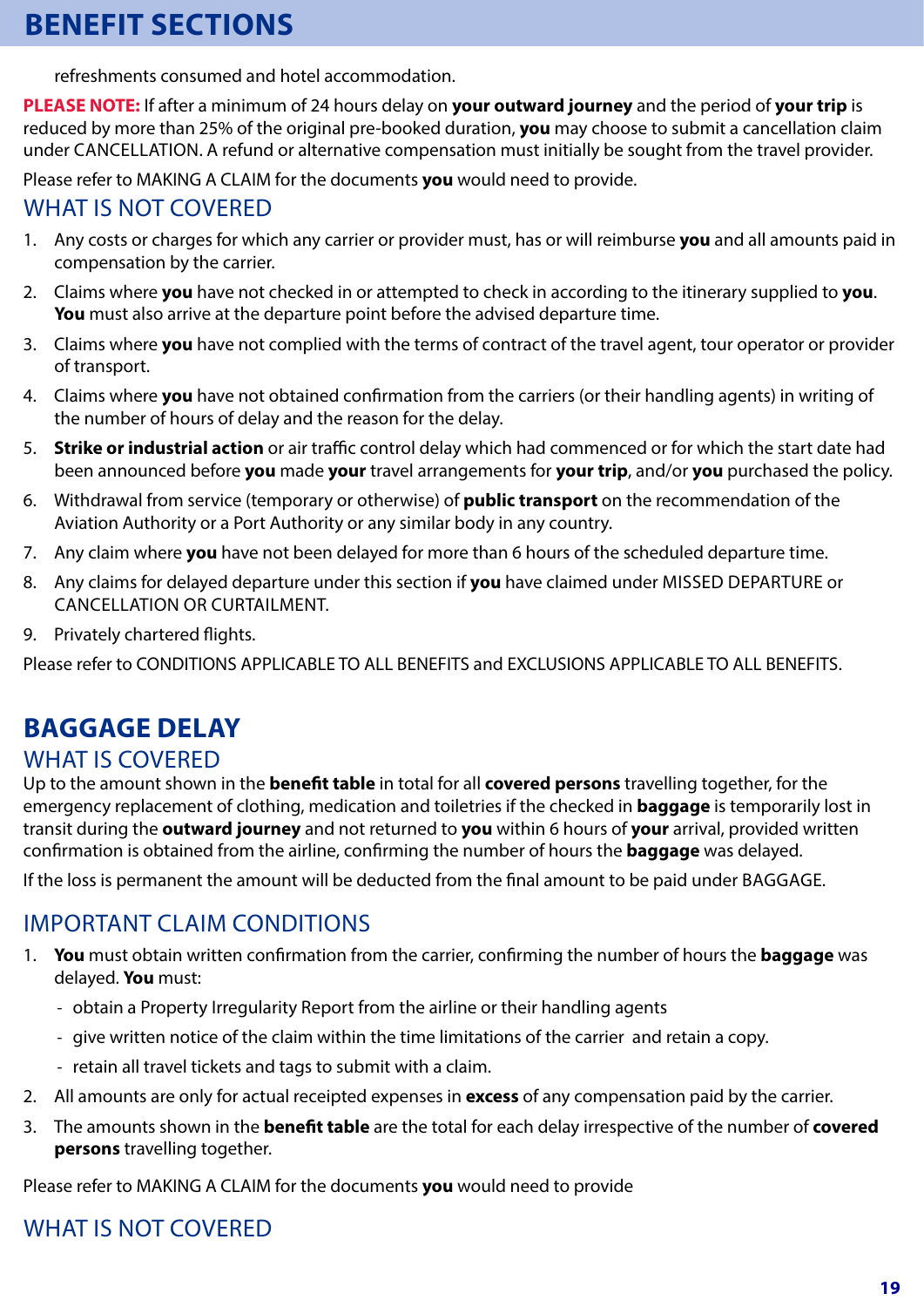- 1. The **excess** as shown in the **benefit table** per **covered person** for each and every claim.
- 2. Claims which do not relate to **your outward journey**.
- 3. Claims due to delay, confiscation or detention by customs or other authority.
- 4. Claims arising from **baggage** shipped as freight or under a bill of lading.
- 5. Any costs or charges for which any carrier or provider must, has or will compensate **you**.
- 6. Reimbursement for items purchased after **your baggage** was returned.
- 7. Reimbursement where itemised receipts are not provided.
- 8. Claims where **you** do not obtain written confirmation from the carrier (or their handling agents), confirming the number of hours the **baggage** was delayed and when the **baggage** was returned to **you**.
- 9. Any purchases made outside of 4 days of the actual arrival at the destination.

Please refer to CONDITIONS APPLICABLE TO ALL BENEFITS and EXCLUSIONS APPLICABLE TO ALL BENEFITS.

### **BAGGAGE, PERSONAL MONEY AND TRAVEL DOCUMENTS** WHAT IS COVERED

#### BAGGAGE

Up to the amount shown in the **benefit table** per **trip** for all **covered persons** travelling together, for the accidental loss of, **theft** of or damage to **baggage** and **valuables**.

The amount payable will be the value at the time of purchase less a deduction for wear and tear based on the age of the property (or if the item can be repaired economically **we** will pay the cost of repair only).

The maximum **we** will pay for any one article, **pair or set** of articles is equal to the Single Item Limit shown in the **benefit table**.

The maximum **we** will pay for all **valuables** in total is equal to the **valuables** limit shown in the **benefit table**.

#### PERSONAL MONEY

Up to the amounts shown in the **benefit table** per **trip** for all **covered persons** travelling together for the accidental loss of, **theft** of or damage to **personal money**.

**We** will pay up to the amounts shown in the **benefit table** under cash limit for bank notes and coins and up to the cash limit for under 16's if **you** are under the age of 16.

#### TRAVEL DOCUMENTS

Up to the amount shown in the **benefit table** for reasonable additional travel and accommodation expenses incurred necessarily to obtain a replacement of **your** lost or stolen **travel documents** as well as the pro-rata cost of the lost or stolen document.

Please refer to MAKING A CLAIM for the documents **you** would need to provide

#### IMPORTANT CLAIM CONDITIONS

- 1. If **baggage** is lost, stolen or damaged while in the care of a carrier, transport company, authority or hotel **you** must report to them, in writing, details of the incident. **You** must obtain an official report from the local police within 24 hours.
- 2. If **baggage** is lost, stolen or damaged whilst in the care of an airline **you** must:
	- obtain a Property Irregularity Report from the airline at the airport when the incident occurs.
	- give written notice of the claim to the airline within the time limitations of the carriage or the handling agents and please retain a copy.
	- retain all travel tickets and tags to submit with a claim.
- 3. **You** must provide an original receipt or proof of ownership for items to help to substantiate **your** claim.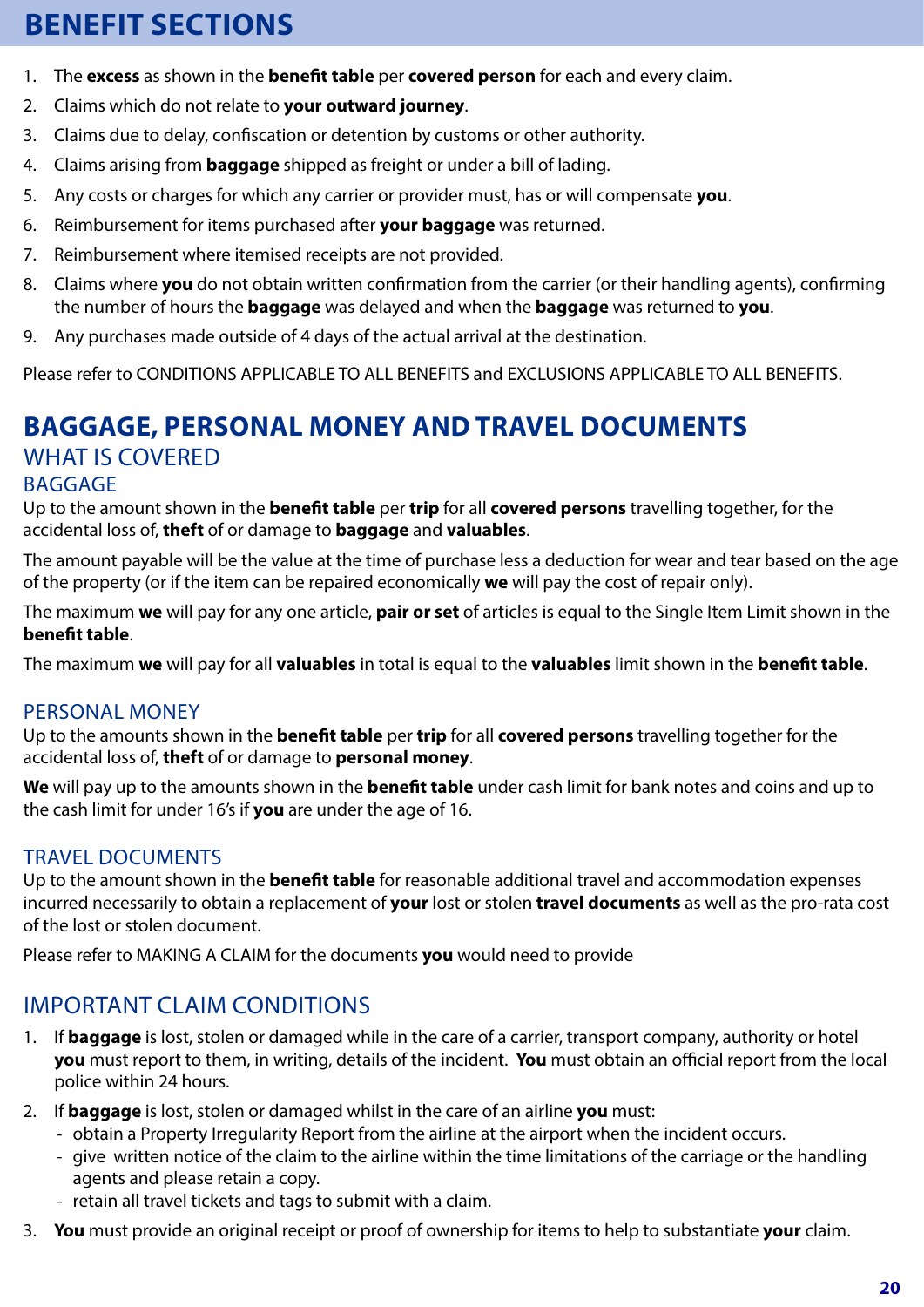4. Any amounts paid under BAGGAGE DELAY will be deducted from the final amount to be paid under this section.

Please refer to MAKING A CLAIM for the documents **you** would need to provide

### WHAT IS NOT COVERED

- 1. The **excess** as shown in the **benefit table** per **covered person** for each and every claim.
- 2. Claims which are not supported by the proof of ownership or insurance valuation (obtained prior to the loss) of the item(s) lost, stolen or damaged.
- 3. Incidents of loss or **theft** of **baggage** or **valuables** which are not reported to the local police within 24 hours of discovery and a written report is not obtained; A Holiday Representatives Report is not sufficient.
- 4. Items damaged whilst **you** are on a **trip** when **you** do not obtain a damage/repair statement from an appropriate agent within 7 days of **your** return to **your home**.
- 5. Loss or damage due to delay, confiscation or detention by customs or other authority.
- 6. Cheques, traveller's cheques, postal or money orders, pre-paid coupons or vouchers, travel tickets, if **you** have not followed the issuer's instructions.
- 7. Claims relating to currency when **you** do not produce evidence of the withdrawal.
- 8. Unset precious stones, contact or corneal lenses, non-prescription spectacles or sunglasses without a receipt, hearing aids, dental or medical fittings, cosmetics, perfumes, tobacco, vaporisers or E-cigarettes, drones, alcohol, antiques, musical instruments, deeds, manuscripts, securities, perishable goods, surfboards/ sailboards, bicycles, marine equipment or craft or any related equipment or fittings of any kind and damage to suitcases (unless the suitcases are entirely unusable as a result of one single incidence of damage). Damage to china, glass (other than glass in watch faces, prescription spectacles and sunglasses, cameras, binoculars or telescopes), porcelain or other brittle or fragile articles unless caused by fire, **theft**, or accident to the transportation vehicle or vessel in which they are being carried.
- 9. Loss or damage due to breakage of sports equipment or damage to sports clothing whilst in use.
- 10. Any amounts already paid under BAGGAGE DELAY.
- 11. All items used in connection with **your** business, trade, profession or occupation.
- 12. Damage caused by wear and tear, depreciation, deterioration, atmospheric or climatic conditions, moths, vermin, any process of cleaning repairing or restoring, mechanical or electrical breakdown or liquid damage.
- 13. Depreciation in value, variations in exchange rates or loss due to error or omission by **you** or a third party.
- 14. Claims arising from loss or **theft** from **your** accommodation unless there is evidence of forced entry which is confirmed by a police report.
- 15. **Valuables** left **unattended** at any time (including in a vehicle or in the custody of carriers) unless deposited in a hotel safe or locked safety deposit box. If items are stolen from a hotel safe or safety deposit box, any claims where **you** have not reported the incident to the hotel in writing and obtained an official report from the appropriate local authority.
- 16. Claims arising from damage caused by leakage of powder or liquid carried within **baggage**.
- 17. Claims arising from **baggage** shipped as freight

Please refer to CONDITIONS APPLICABLE TO ALL BENEFITS and EXCLUSIONS APPLICABLE TO ALL BENEFITS.

### **EMERGENCY ASSISTANCE**

#### WHAT IS COVERED

Up to the amount shown in the **benefit table** for costs incurred for:

a. Reasonable and necessary costs incurred to transport **you** to the nearest suitable hospital, when deemed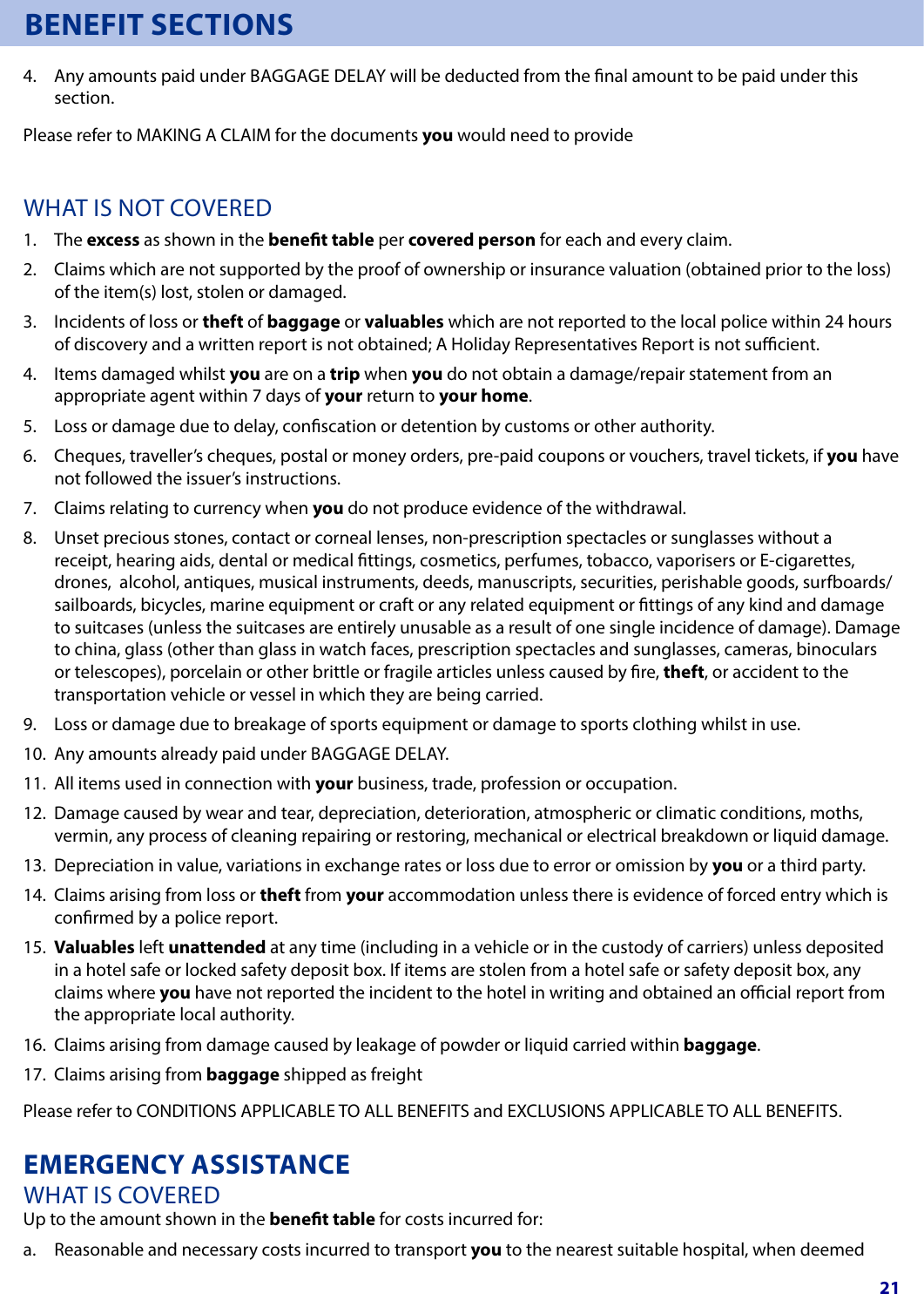necessary by a recognised **medical practitioner**.

b. If **you** die whilst on a **trip**, transportation charges for returning **your** body or ashes back to **your home**.

Please refer to MAKING A CLAIM for the documents **you** would need to provide

#### WHAT IS NOT COVERED

- 1. The **excess** as shown in the **benefit table** per **covered person** for each and every claim.
- 2. Any claim arising directly or indirectly from any **pre-existing medical condition**.
- 3. Any claim arising from pregnancy related conditions not due to **complications of pregnancy** which first arise after departing on **your trip**. Normal pregnancy or childbirth, or travelling when **your medical practitioner** has recorded **your** pregnancy as being at heightened risk of premature birth, would not constitute an unforeseen event.
- 4. Expenses incurred for medical tests required in the area **you** are travelling to/in/from or returning to **your home** area, or by the **public transport** provider (unless specifically needed for a repatriation arranged by **our** Emergency Assistance Line).
- 5. Any treatment or diagnostic testing that was pre-planned or pre-known by **you**.
- 6. Any form of treatment or surgery which in the opinion of **our** Chief Medical Officer can be reasonably delayed until **your** return to **your home**.
- 7. Any claim arising from **your** failure to obtain any recommended vaccines, inoculations or medications prior to **your trip**.

Please refer to CONDITIONS APPLICABLE TO ALL BENEFITS and EXCLUSIONS APPLICABLE TO ALL BENEFITS.

### **PERSONAL LIABILITY**

#### WHAT IS COVERED

Up to the amount shown in the **benefit table**, against any amount **you** become legally liable to pay as compensation for any claim or series of claims arising from any event occurring during a **trip** in respect of accidental:

- 1. **Bodily injury**, death, illness or disease to any person who is not in **your** employment or who is not a relative, **close relative** or member of **your** household.
- 2. Loss of or damage to property that does not belong to and is neither in the charge of or under the control of **you**, a relative, **close relative**, anyone in **your** employment or any member of **your** household other than any temporary holiday accommodation occupied (but not owned) by **you**.

Please refer to MAKING A CLAIM for the documents **you** would need to provide

#### IMPORTANT CLAIMS CONDITIONS

- 1. **You** must give **us** written notice as soon as possible of any incident, which may give rise to a claim.
- 2. **You** must not admit any liability or pay, offer to pay, promise to pay or negotiate any claim without **our** written consent.
- 3. **We** will be entitled if **we** so desire to take over and conduct in **your** name the defence of any claims for indemnity or damages or otherwise against any third party. **We** shall have full discretion in the conduct of any negotiation or proceedings or in the settlement of any claim and **you** shall give **us** all necessary information and assistance which **we** may require.
- 4. In the event of **your** death, **your** legal representative(s) will have the protection of the **benefit table** provided that such representative(s) comply (ies) with the terms and conditions outlined in this document.

### WHAT IS NOT COVERED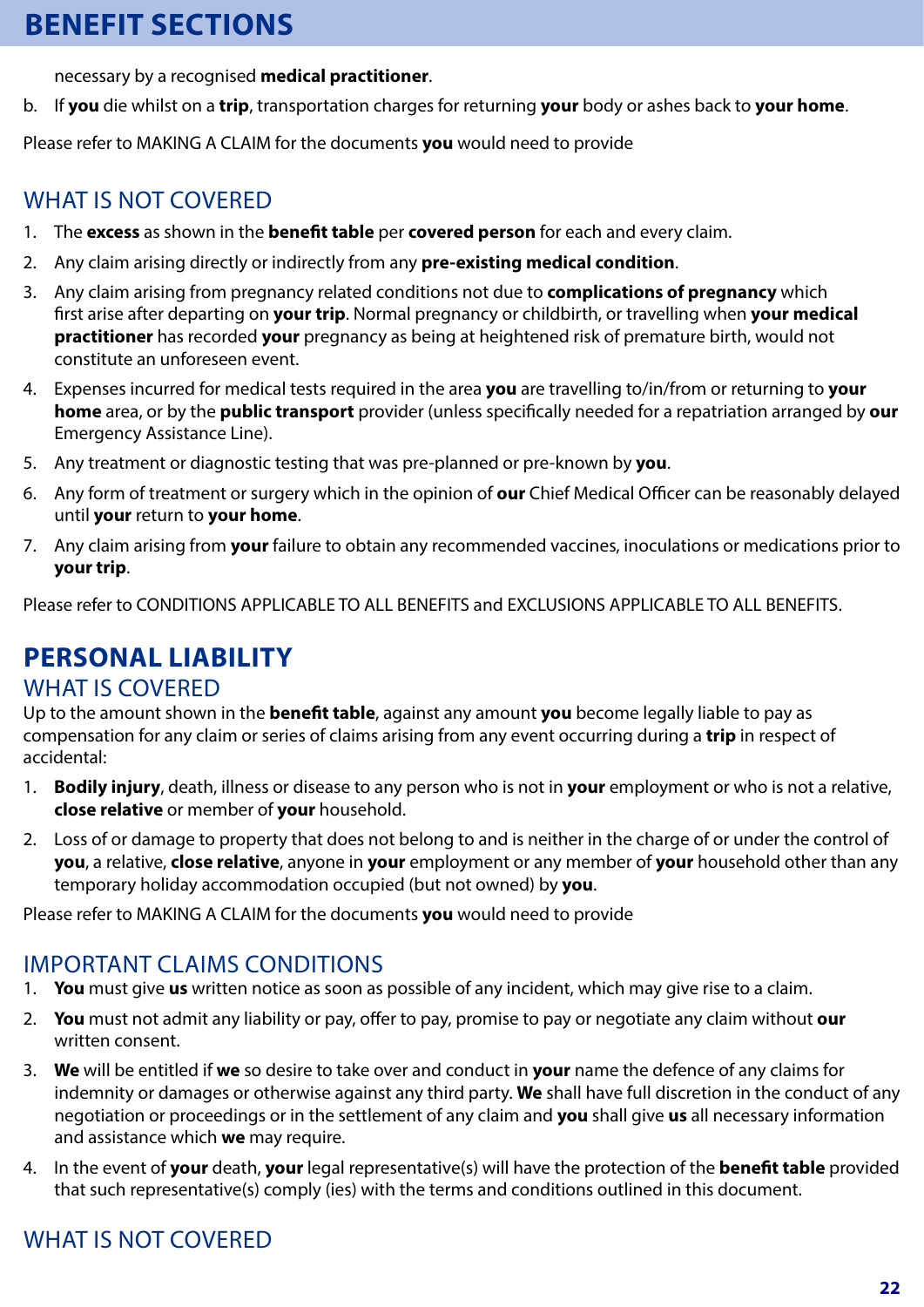Compensation or legal costs arising from:

- a. Liability which has been assumed by **you** which would not apply had **you** not agreed to take on the liability.
- b. Pursuit of any business, trade, paid or unpaid voluntary work, profession or occupation or the supply of goods or services.
- c. Ownership, possession or use of firearms, vehicles, aircraft or watercraft (other than surfboards or manually propelled rowboats, punts, canoes).
- d. The transmission of any communicable disease or virus.
- e. Ownership or occupation of land or buildings (other than occupation only of any temporary holiday accommodation where **we** will not pay for the first £250 of each and every claim arising from the same incident).
- f. **Your** criminal, malicious or deliberate acts.
- g. Punitive or exemplary damages

Please refer to CONDITIONS APPLICABLE TO ALL BENEFITS and EXCLUSIONS APPLICABLE TO ALL BENEFITS.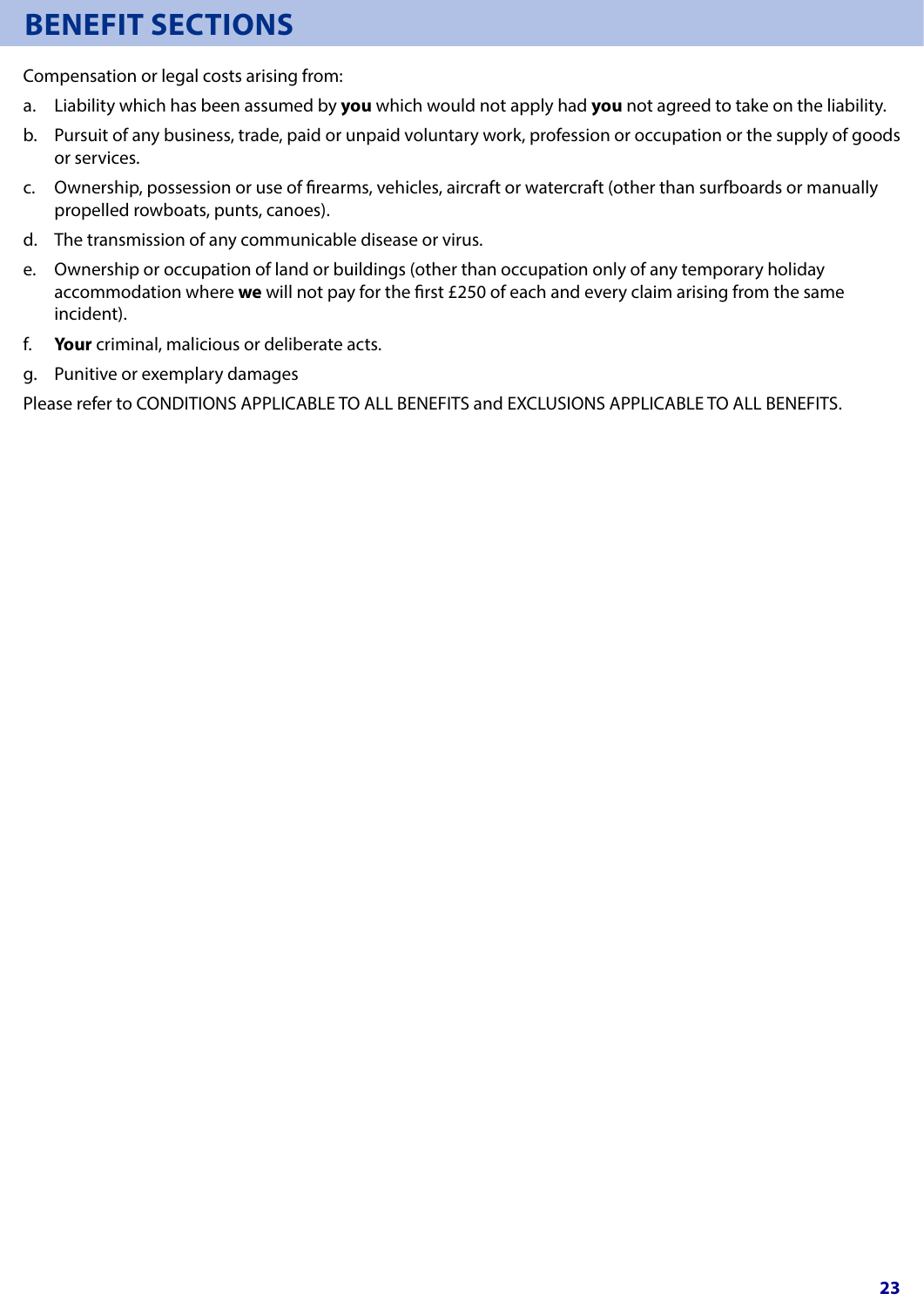# **EXCLUSIONS APPLICABLE TO ALL BENEFITS**

These exclusions apply throughout **your** policy. **We** will not pay for claims arising directly or indirectly from:

- 1. Any **pre-existing medical conditions,** unless listed under WAIVED CONDITIONS.
- 2. Under all sections, any claim arising from a reason not listed in WHAT IS COVERED.
- 3. Claims where **you** have not provided the necessary documentation requested by **us** on page 26 at **your** expense. **We** may also ask for more documentation than what is listed to substantiate **your** claim.
- 4. **Your** engagement in or practice of: **manual work**, flying except as a fare paying passenger in a fully-licensed passenger-carrying aircraft, the use of motorised two or three wheeled vehicles unless an applicable current driving licence is held allowing the use of such vehicles and a crash helmet is worn (see the SPORTS AND ACTIVITIES Section on page 12) professional entertaining, professional sports, racing (other than on foot), motor rallies and motor competitions, track-driving, or any tests for speed or endurance.
- 5. **Your** participation in or practice of any other sport or activity unless shown as covered without charge in the SPORTS AND ACTIVITIES on list page 12. **Sports and activities** are only covered on an incidental, noncompetitive and non-professional basis. Under no circumstances will any claims arising from any activities not listed be covered regardless of whether undertaken as part of an organised excursion or event.
- 6. **You** skiing against local authoritative warning or advice, off piste skiing or snowboarding where an avalanche warning of more than 2 is in place, ski stunting, free-style skiing, ice hockey, bobbing, tobogganing, heli skiing, ski acrobatics, ski flying, ski jumping, ski mountaineering, snowcat skiing, snow carting or the use of bob sleighs, luges or skeletons.
- 7. Any claim resulting from **you** using any drug not prescribed by a **medical practitioner**, being addicted to, abusing or being **under the influence** of drugs, or alcohol.
- 8. Any claim resulting from assisted suicide/Euthanasia.
- 9. Self-exposure to needless peril (except in an attempt to save human life).
- 10. Any claim resulting from **your** involvement in a fight except in self-defence.
- 11. **Your** travel against any health requirements stipulated by the carrier, their handling agents or any other **public transport** provider.
- 12. **Your** own unlawful action or any criminal proceedings against **you** or any loss or damage deliberately carried out or caused by **you**.
- 13. Any other loss, damage or additional expense following on from the event for which **you** are claiming. Examples of such loss, damage or additional expenses would be the cost incurred in preparing a claim, loss of earnings, loss or costs incurred arising from the interruption of **your** business, inconvenience, distress, or loss of enjoyment.
- 14. Operational duties of a member of the Armed Forces, Police, Fire, Nursing or Ambulance Services or employees of a Government Department other than claims arising from authorised leave being cancelled due to operational reasons, as provided for under CANCELLATION or CURTAILMENT.
- 15. **Your** travel to a country, specific area or event when the Travel Advice Unit of the Foreign, Commonwealth & Development Office (FCDO) or regulatory authority in a country to/from which **you** are travelling has advised against all travel or all but essential travel.
- 16. Any costs for **your package** holiday if it was cancelled by your travel provider or **you** were unable to travel due to a change in Foreign, Commonwealth & Development Office (FCDO) travel advice.
- 17. **Your** inability to travel due to **you** not producing vaccine certificates, medical tests/documents which are needed to travel.
- 18. Any claim where **you** are entitled to indemnity under any other insurance, including any amounts recoverable from any other source, except in respect of any **excess** beyond the amount which would have been covered under such other insurance, or any amount recoverable from any other source, had these benefits not been effected.
- 19. **You** climbing, jumping or moving from one balcony to another regardless of the height of the balcony.
- 20. Any costs **you** would have been required or been expected to pay, if the event resulting in the claim had not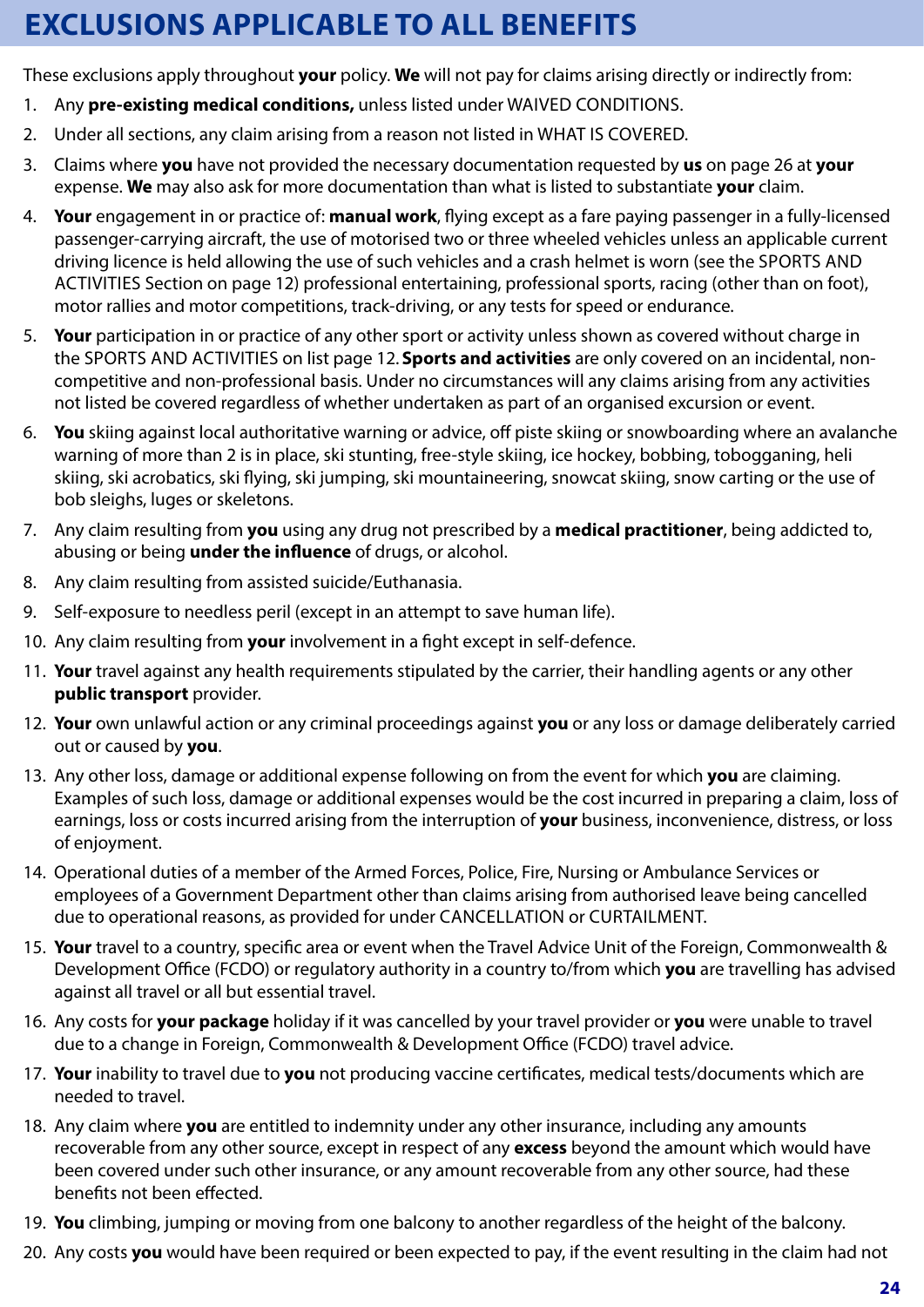## **EXCLUSIONS APPLICABLE TO ALL BENEFITS**

happened.

- 21. Any circumstances known to **you** before **you** purchased **your** policy or at the time of booking any **trip** which could reasonably have been expected to lead to a claim under this policy.
- 22. A condition for which **you** are not taking the recommended treatment or prescribed medication as directed by a **medical practitioner**.
- 23. War, invasion, acts of foreign enemies, hostilities or warlike operations (whether war be declared or not), civil war, rebellion, **terrorism**, revolution, insurrection, civil commotion assuming the proportions of or amounting to an uprising, military or usurped power but this exclusion shall not apply to losses under EMERGENCY ASSISTANCE unless such losses are caused by nuclear, chemical or biological attack, or the disturbances were already taking place at the beginning of any **trip**.
- 24. Ionising radiation or contamination by radioactivity from any nuclear fuel or from any nuclear waste, from combustion of nuclear fuel, the radioactive, toxic, explosive or other hazardous properties of any nuclear assembly or nuclear component of such assembly.
- 25. Loss, destruction or damage directly occasioned by pressure waves caused by aircraft and other aerial devices travelling at sonic or supersonic speeds.
- 26. No insurer shall not be deemed to provide and shall not be liable to pay any claim or provide any benefit here under to the extent that the provision of such cover, payment or such claim of such benefit would expose the insurer to any sanction, prohibition or restriction under United Nations resolutions or the trade or economic sanction, laws or regulations of the European Union, United Kingdom or United States of America.
- 27. Any virtual currency including but not limited to crypto-currency, including fluctuations in value.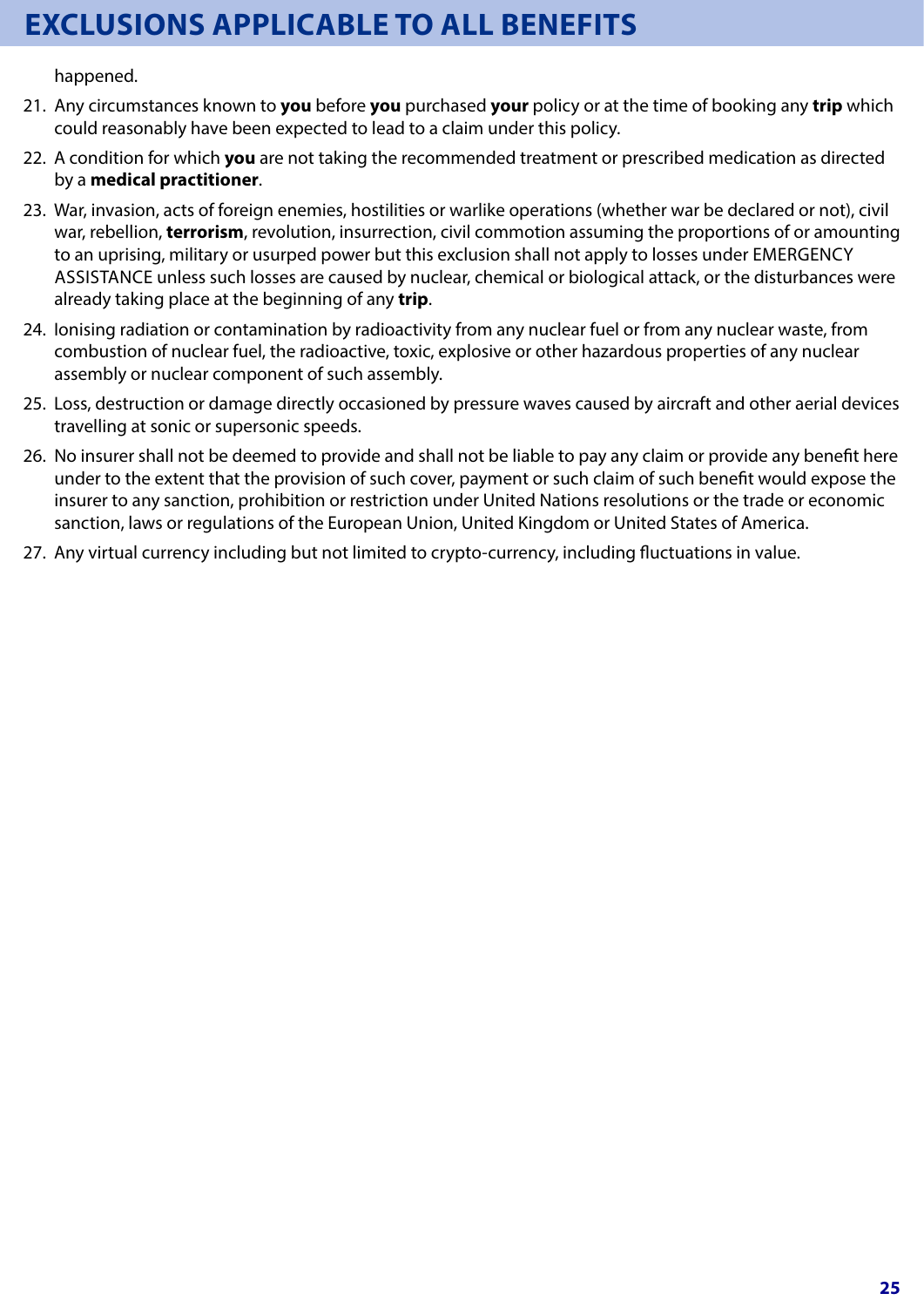### **HOW TO MAKE A CLAIM**

In the event of an emergency **you** should call **us** on 02034753267.

For all other claims please call **our** claims helpline on 02034753267 (Monday - Friday 09:00 – 17:00) to obtain a claim form. **You** will need to give:

- **your** name
- **your** policy number
- brief details of **your** claim.

**We** ask that **you** notify **us** within 28 days (unless otherwise stated) of **you** becoming aware of needing to make a claim and return the completed claim forms with any additional requested documentation as soon as possible.

Please keep a copy of all documents sent to **us**. To help **us** agree a quick and fair settlement of a claim, it may sometimes be necessary for **us** to appoint a claims handling agent.

**You** will need to obtain some information about **your** claim while **you** are away. **We** may ask for more documentation than what is listed below to substantiate **your** claim. If **you** do not provide the necessary documentation **your** claim could be refused. Below is a list of the documents required to assist **us** to deal with **your** claim as quickly as possible.

### FOR ALL CLAIMS

- Your original booking invoice(s) and travel documents showing the dates of travel and booking date.
- Original receipts and accounts for all out-of-pocket expenses **you** have to pay
- Original bills or invoices **you** are asked to pay.
- Details of any other insurance that may also cover the incident.
- Any documentation **you** have to substantiate **your** claim
- For all claims relating to illness or injury a medical certificate will need to be completed by the treating **medical practitioner** treating **you**, a **close relative**, or any person with whom **you** are travelling or staying with. Or any claims due to a death **we** will require a medical certificate from the **medical practitioner** treating **you**, a **close relative**, or any person with whom **you** are travelling or staying with and a copy of their death certificate.
- Original receipts or proof of ownership for stolen, lost or damaged item(s)

#### CANCELLATION

- Original cancellation invoice(s) detailing all cancellation charges incurred and any refunds given.
- To submit a claim for abandonment after 24 hours delay **you** must obtain a written report from the carrier confirming the length and reason for the delay.
- If **your** claim relates to other covered circumstances **we** will detail what documents **you** would need to provide in the claim forms.

#### CURTAILMENT

- Original receipt or booking invoice for new flight
- Original booking invoice for any unused pre-paid excursions confirming date and amount paid.
- For all claims relating to illness or injury a medical certificate will need to be completed by the treating **medical practitioner** treating **you**, a **close relative**, or any person with whom **you** are travelling or staying with during the **trip**. If **you** are curtailing due to a death **we** will require a medical certificate from the **medical practitioner** treating **you**, a **close relative**, or any person with whom **you** are travelling or staying with during the **trip** and a copy of their death certificate.

#### MISSED DEPARTURE

- Proof of reason for missed departure:
	- Failure of **public transport** letter confirming length and reason of delay.
	- Breakdown report from the breakdown company showing date and what was wrong with vehicle.
	- Motorway Problem Highways agency printout of that date or written confirmation from the police showing location, duration and reason for delay.
- Evidence of additional travel/accommodation expenses incurred as a result of missed departure.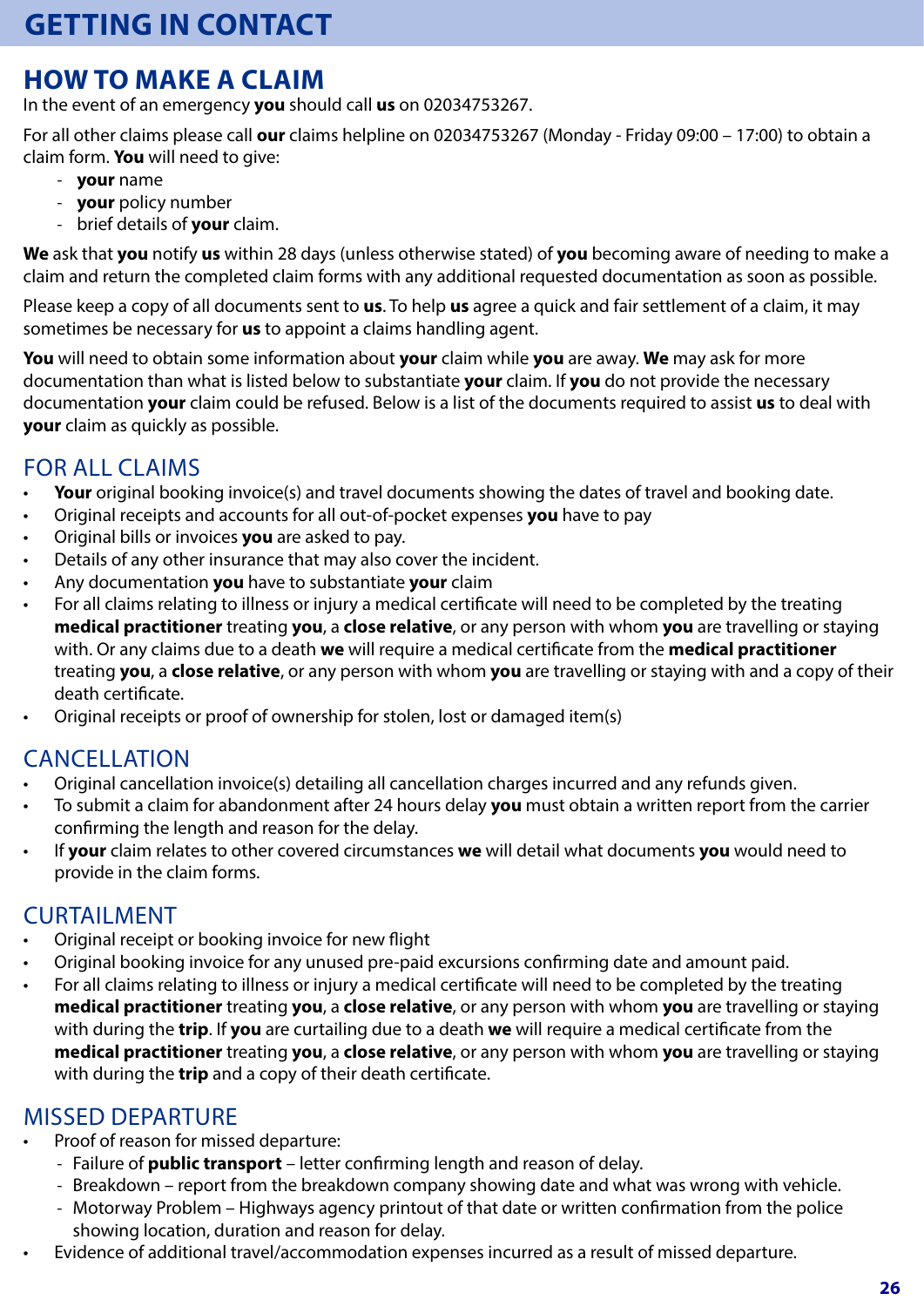# **GETTING IN CONTACT**

### TRAVEL DISRUPTION

- Tour Operator's booking invoice or other evidence of **your trip**.
- Tour Operator's cancellation invoice or unused flight tickets.
- Confirmation from a garage/motoring organisation that breakdown assistance was provided.
- Evidence of service history and/or MOT history for **your** vehicle.
- Confirmation of the delay to **public transport** from the company involved.
- Confirmation from the Police (if involved) of the circumstances giving rise to the claim.
- Written confirmation that no refund is available in respect of privately booked accommodation and evidence of payment for that accommodation.

### BAGGAGE DELAY

- Property Irregularity Report (PIR) from the carrier or their handling agents.
- Letter from airline confirming reason and length of delay and when item(s) were returned to **you**.
- Original itemised receipts for any emergency purchases made.

### BAGGAGE, PERSONAL MONEY AND TRAVEL DOCUMENTS

- If **your baggage** or **personal money** is lost or stolen a police report confirming **you** reported the incident to the police within 24 hours of **you** noticing the item(s) missing.
- If **your** Travel Documents is lost or stolen a police or embassy report confirming **you** reported to the local authorities within 24 hours of you noticing the documents missing.
- If lost or damaged by the carrier please obtain a PIR (Property Irregularity Report) and letter from the airline confirming the item(s) lost. Please also keep all luggage tags where possible.
- If **personal money** was lost or stolen a police report confirming what happened and what was lost, and any bank statements/bereau de change receipt as proof of ownership.
- A damage report and repair estimate for damaged item(s)
- Keep any damaged items beyond repair as **we** may need to inspect them.
- Original receipts for any additional accommodation or travel expenses incurred.

### EMERGENCY ASSISTANCE

• A medical report from the **medical practitioner** confirming the treatment.

### **COMPLAINTS PROCEDURE**

**We** make every effort to provide **you** with the highest standards of service. If on any occasion **our** service falls below the standard **you** would expect **us** to meet, the procedure below explains what **you** should do.

**You** can contact the Complaints Team, who will arrange an investigation on **your** behalf, on: 02034753267.

If, after **our** investigation is complete, it is impossible to reach an agreement, **you** may have the right to make an appeal to the by writing to:

The Financial Ombudsman Service Exchange Tower Harbour Exchange Square London E14 9SR Tel: 0300 123 9123 or 0800 023 4567 Fax: 020 7964 1001 Email : complaint.info@financial-ombudsman.org.uk

These procedures do not affect **your** right to take legal action.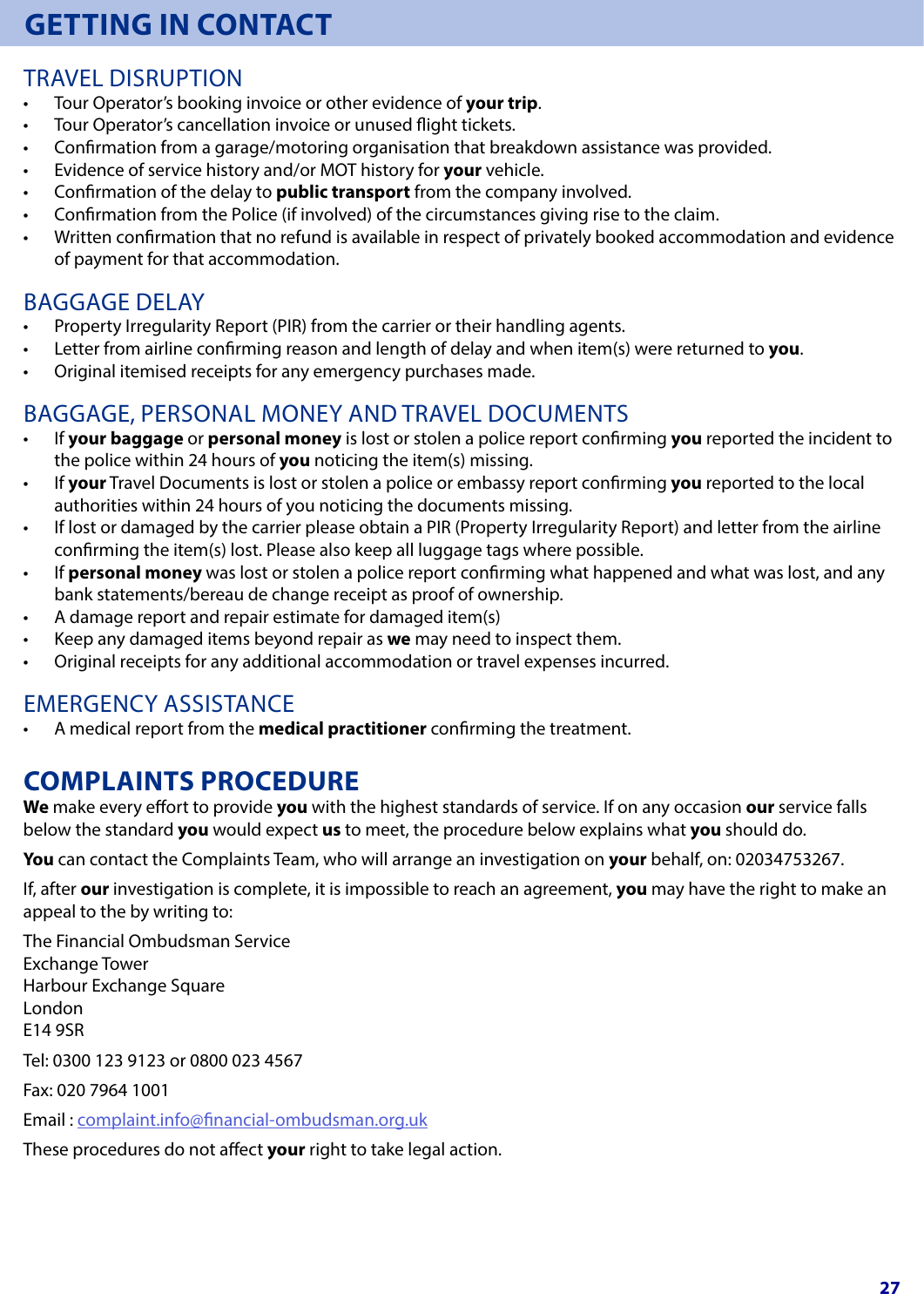### **GETTING IN CONTACT**

# **CANCELLATION OF YOUR POLICY**

### STATUTORY CANCELLATION RIGHTS

**You** may cancel this policy within 14 days of receipt of the policy documents (new business) by writing to or calling **us** at the address or number shown on **your** travel insurance certificate during the **Cancellation period**. Any premium already paid will be refunded to **you** providing **you** have not travelled and no claim has been made or is intended to be made and no incident likely to give rise to a claim has occurred. Any Cancellations after this 14 day period will not be refunded.

#### CANCELLATION OUTSIDE THE STATUTORY PERIOD

**You** may cancel this policy at any time after the **Cancellation period** by writing to **us** at the address shown on **your** travel insurance certificate. If **you** cancel after the **Cancellation period** no premium refund will be made.

**We** reserve the right to cancel the policy by providing 21 days notice by registered post to **your** last known address. No refund of premium will be made.

#### NON PAYMENT OF PREMIUMS

**We** reserve the right to cancel this policy immediately in the event of non payment of the premium.

### **USE OF YOUR PERSONAL DATA**

By providing **your** personal information in the course of purchasing this policy and using **our** services, **you** acknowledge that **we** may process **your** personal information. **You** also consent to **our** use of **your** sensitive information. If **you** provide **us** with details of other individuals, **you** agree to inform them of **our** use of their data as described here and in **our** website privacy notice available at https://www.axapartners.com/en/page/ en.privacy-policy.

Processing **your** personal information is necessary in order to provide **you** with an insurance policy and other services. **We** also use **your** data to comply with **our** legal obligations, or where it is in **our** legitimate interests when managing **our** business. If **you** do not provide this information **we** will be unable to offer **you** a policy or process **your** claim.

**We** use **your** information for a number of legitimate purposes, including:

- Underwriting, policy administration, claims handling, providing travel assistance, complaints handling, sanctions checking and fraud prevention.
- Use of sensitive information about the health or vulnerability of **you** or others where relevant to any claim or assistance request, in order to provide the services described in this policy. By using **our** services, **you** consent to **us** using such information for these purposes.
- Monitoring and/or recording of **your** telephone calls in relation to cover for the purposes of record-keeping, training and quality control.
- Technical studies to analyse claims and premiums, adapt pricing, support subscription process and consolidate financial reporting (incl. regulatory). Detailed analysis on claims to better monitor providers and operations. Analysis of customer satisfaction and construction of customer segments to better adapt products to market needs.
- Obtaining and storing any relevant and appropriate supporting evidence for **your** claim, for the purpose of providing services under this policy and validating **your** claim.
- Sending **you** feedback requests or surveys relating to **our** services, and other customer care communications.

**We** may disclose information about **you** and **your** insurance cover to companies within the AXA group of companies, to **our** service providers and agents in order to administer and service **your** insurance cover, to provide **you** with travel assistance, for fraud prevention, to collect payments, and otherwise as required or permitted by applicable law.

**We** will separately seek **your** consent before using or disclosing **your** personal data to another party for the purpose of contacting **you** about other products or services (direct marketing). **You** may withdraw **your** consent to marketing at any time, or opt-out of feedback requests, by contacting the Data Protection Officer (see contact details below).